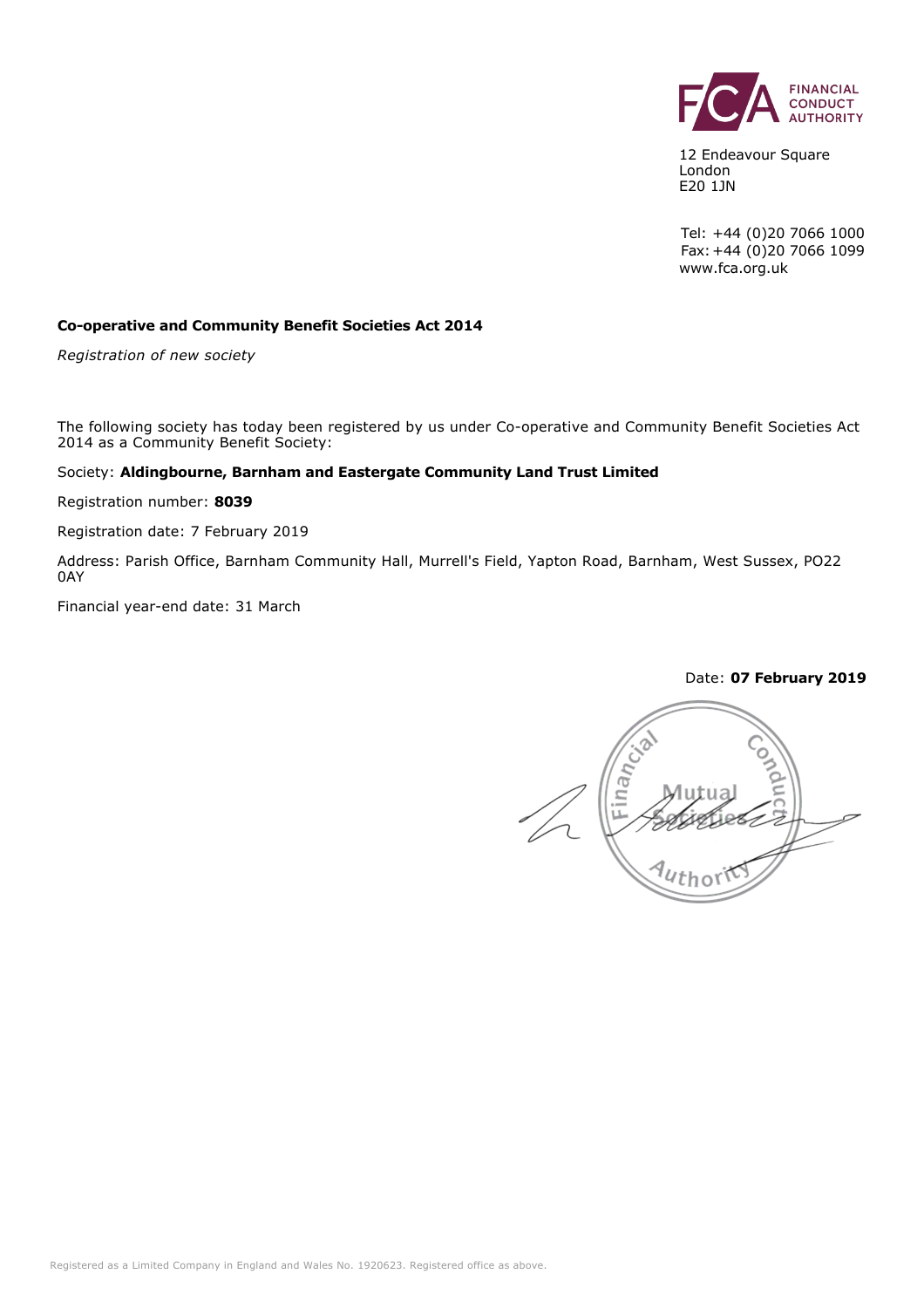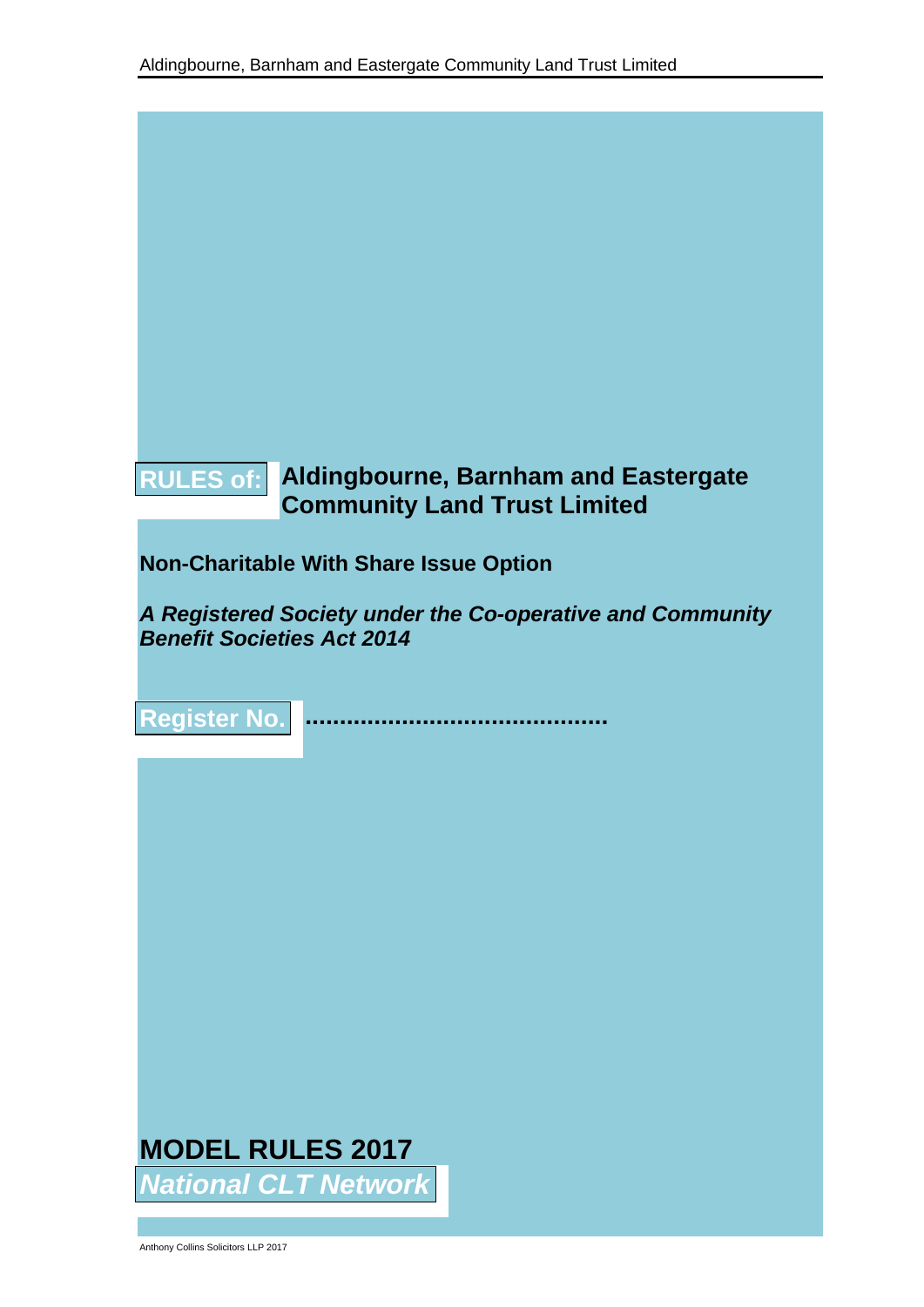# **COPYRIGHT**

**These model rules are copyright to and the intellectual property of the National CLT Network.** 

**They may not be photocopied or otherwise reproduced either in part or in full without the express written permission of the National CLT Network, for which a fee may be charged.**

#### **Acknowledgements**

Rose Klemperer and David Alcock – Anthony Collins Solicitors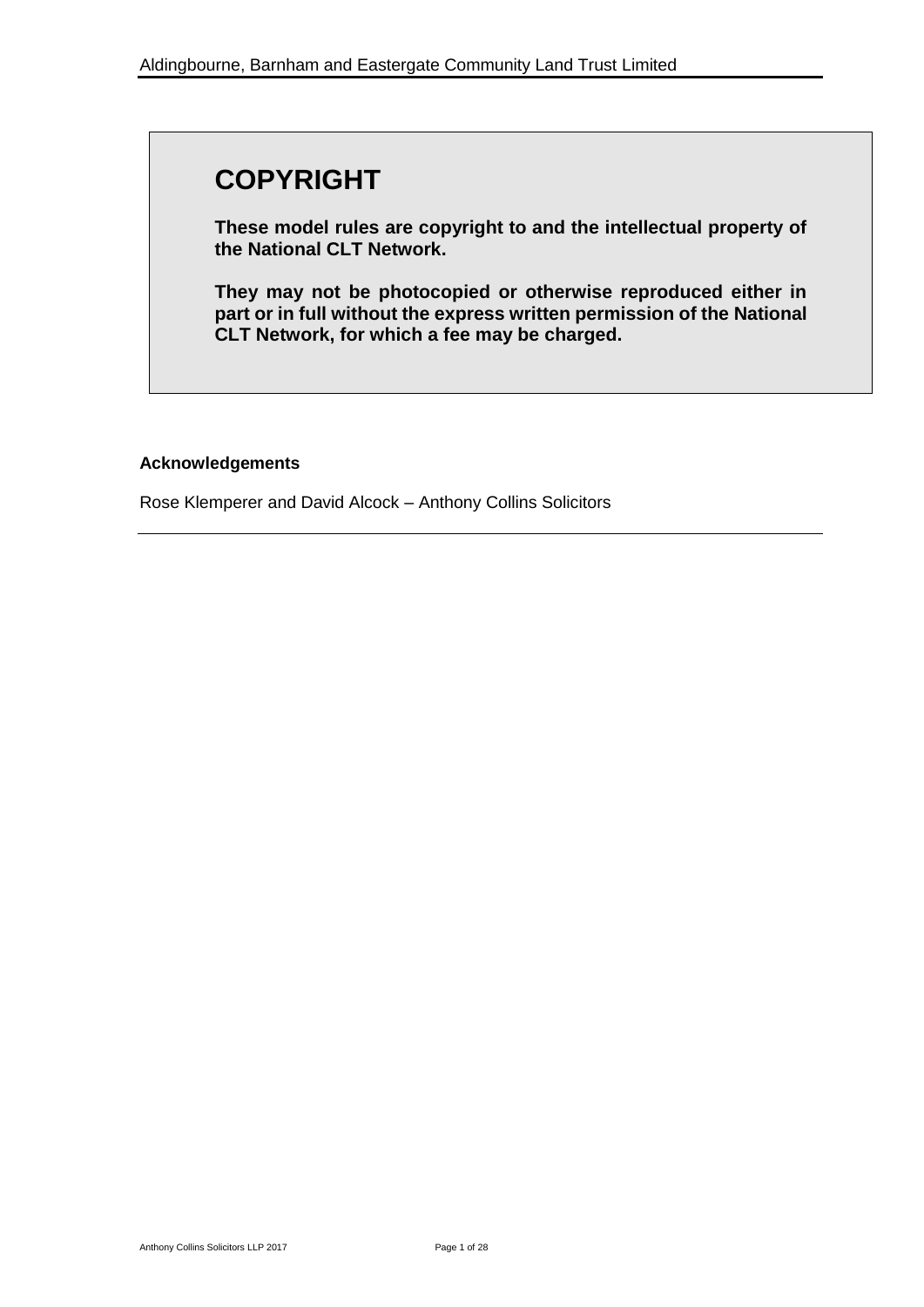# **CONTENTS**

| Part A                                      | Name and objects                                                            |
|---------------------------------------------|-----------------------------------------------------------------------------|
| A1                                          | Name                                                                        |
| A2                                          | Objects                                                                     |
| $A3-A4$                                     | Non-profit                                                                  |
| A <sub>5</sub>                              | <b>Restriction on Use of Assets</b>                                         |
| <b>Part B</b>                               | Powers of the Community Land Trust, Board, and members                      |
| <b>B1-B3</b>                                | Powers                                                                      |
| <b>B4-B6</b>                                | Powers of the Board                                                         |
| <b>B7</b>                                   | Limited powers of members in General Meeting                                |
| <b>B8-B9</b>                                | General                                                                     |
| Part C                                      | <b>Members and General Meetings</b>                                         |
| C <sub>1</sub>                              | Obligations of members                                                      |
| C <sub>2</sub> -C <sub>4</sub>              | Nature of shares                                                            |
| C <sub>4</sub> A                            | Transfer of property other than shares on death or bankruptcy of<br>members |
| $C5 - C6$                                   | Treatment of shares on cessation or expulsion from membership               |
| C7-C11                                      | Nature of members                                                           |
| C12-C14                                     | Admission of members                                                        |
| C15-C16<br>C16-C17                          | Ending of membership<br><b>Annual General Meeting</b>                       |
| C18-C19                                     | <b>Special General Meetings</b>                                             |
| C <sub>20</sub> -C <sub>22</sub>            | Calling a General Meeting                                                   |
| C <sub>23</sub> -C <sub>27</sub>            | Proceedings at General Meeting                                              |
| C <sub>28</sub>                             | Proxies                                                                     |
| C <sub>29</sub> -C <sub>36</sub>            | Voting                                                                      |
| $C38 - 41$                                  | Share issues                                                                |
| C42                                         | Payment of interest on shares and ability to suspend interest<br>payments   |
| C43-C45                                     | Ending of a shareholding                                                    |
| C46-C49                                     | Terms and method of withdrawal of shares                                    |
| C50-C51                                     | Reduction in value of shares and/or suspension of right of<br>withdrawal    |
| C52-C56                                     | Death of a member                                                           |
| C57-C58                                     | Bankruptcy and/or mental incapacity of a member                             |
| Part D                                      | <b>The Board</b>                                                            |
| D1                                          | <b>Functions</b>                                                            |
| D <sub>2</sub> -D <sub>10</sub>             | <b>Composition of Board</b>                                                 |
| D11-D14                                     | Terms of office and election to the Board                                   |
| D <sub>15</sub>                             | Quorum for the Board                                                        |
| D <sub>16</sub> -D <sub>26</sub><br>D27-D28 | <b>Board Members' interests</b><br>Meetings of the Board                    |
| D <sub>29</sub>                             | Availability of certain Board statements                                    |
| D30-D34                                     | Management and delegation                                                   |
| D35-D38                                     | Miscellaneous provisions                                                    |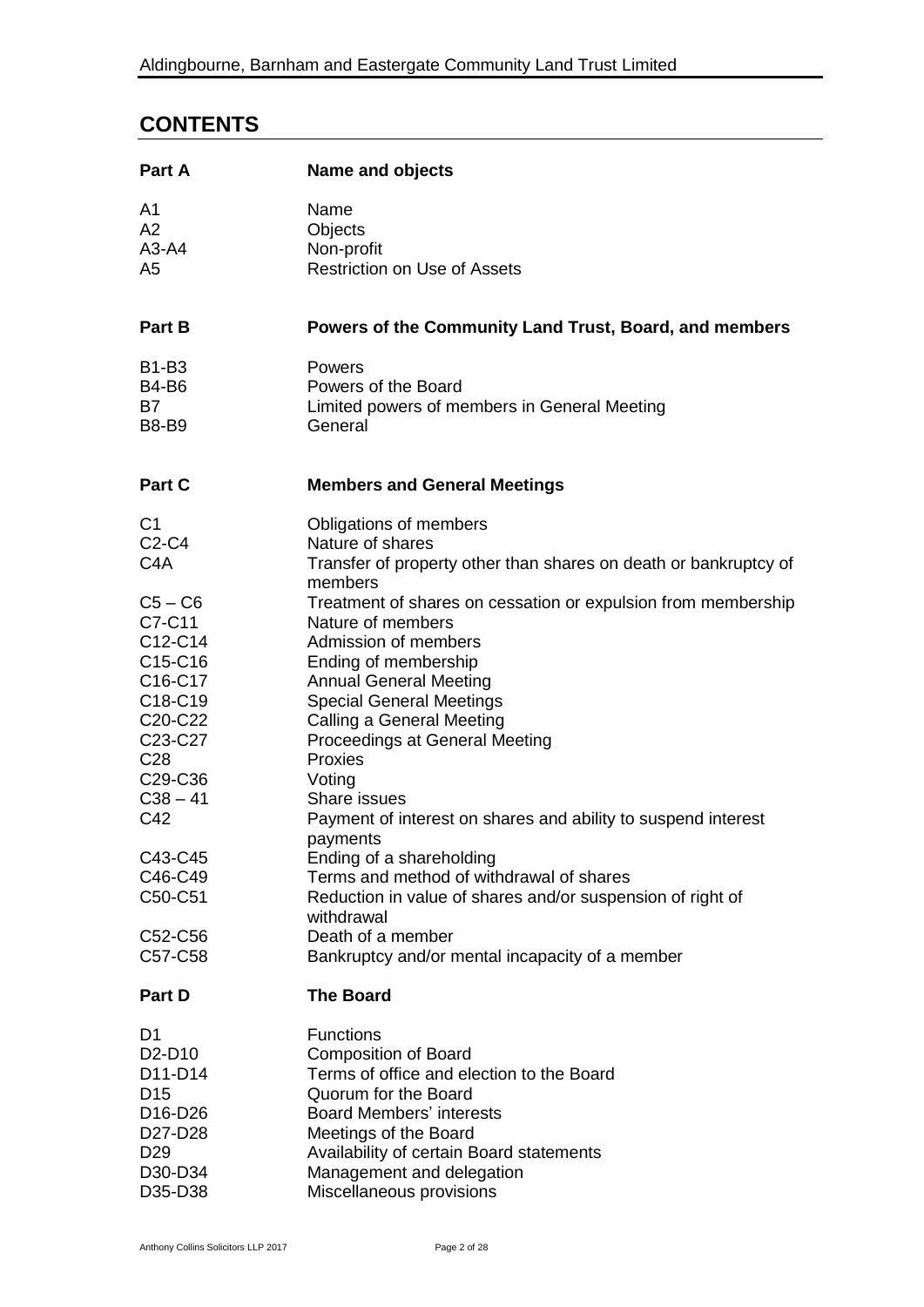| Part E          | Chair, vice chair, chief executive, secretary and other officers |
|-----------------|------------------------------------------------------------------|
| $E1-E4$         | The chair                                                        |
| E5-E6           | The chair's responsibilities                                     |
| E7              | The chief executive                                              |
| E <sub>8</sub>  | The secretary                                                    |
| E9              | Other officers                                                   |
| E10-E11         | Miscellaneous                                                    |
| <b>Part F</b>   | <b>Financial control and audit</b>                               |
| $F1-F5$         | Auditor                                                          |
| F6-F7           | Auditor's duties                                                 |
| F8-10           | Accounting requirements                                          |
| F <sub>11</sub> | Annual returns and balance sheets                                |
| F12-F14         | Borrowing                                                        |
| F <sub>15</sub> | Investments                                                      |
| <b>Part G</b>   | <b>Miscellaneous and statutory</b>                               |
| G1-G2           | Registered office and name                                       |
| G <sub>3</sub>  | <b>Disputes</b>                                                  |
| G4-G9           | Minutes, seal, registers and books                               |
| G10-G11         | Statutory applications to the Registrar                          |
| G <sub>12</sub> | Amendment of rules                                               |
| G13-G14         | <b>Dissolution</b>                                               |
| G15             | Interpretation of terms                                          |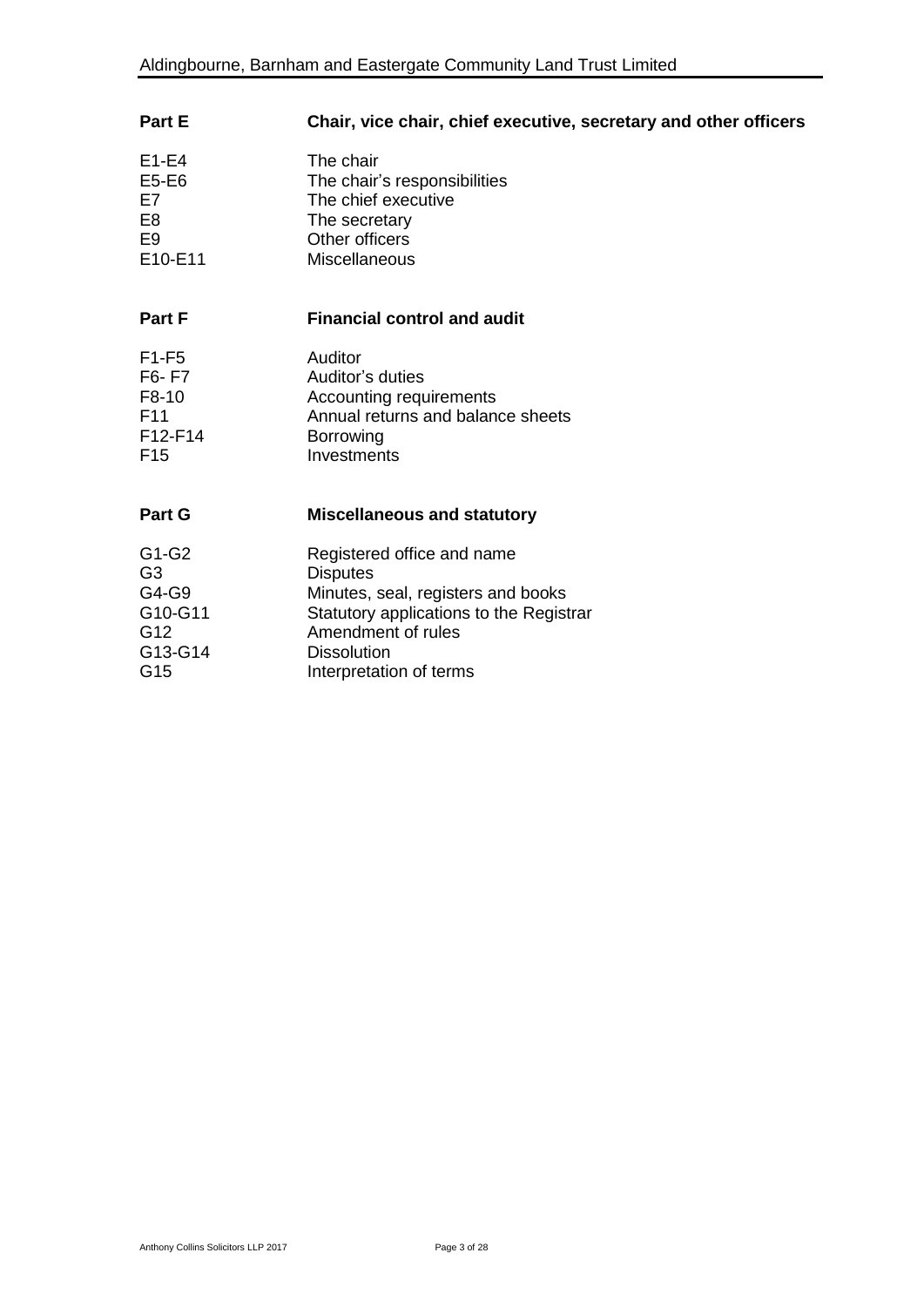# **PART A NAME AND OBJECTS**

#### **Name**

A1 The name of the society shall be Aldingbourne, Barnham and Eastergate Community Land Trust Limited ("the CLT").

#### **Objects**

- A2 The CLT is formed for the benefit of the community to operate as a Community Land Trust in the parish of Aldingbourne, Barnham and Eastergate in West Sussex, UK. Its objects shall be to carry on with the express purpose of furthering the social, economic and environmental interests of the community:
	- A2.1 the business of providing and managing housing (including social housing) and providing assistance to help house people and associated facilities, amenities and services;
	- A2.2 the promotion for the community's benefit of regeneration in areas of social and economic deprivation (and in particular the parish of Aldingbourne, Barnham and Eastergate) by any means that the Board considers reasonable and will be of benefit including all or any of the following means;
		- A2.2.1 the provision of workspace, buildings and/or land for use on such terms as the CLT shall determine;
		- A2.2.2 the provision and/or maintenance of a community based shop and/or post office;
		- A2.2.3 the provision of such other community resources and activities in the area of benefit as the Board shall determine from time to time for the benefit of the community;
		- A2.2.4 the provision, supply and maintenance of renewable forms of energy.

#### **Non-profit**

- A3 The CLT shall not trade for profit and any profits shall only be applied for the purpose of furthering the CLT's objects and/or in accordance with these rules.
- A4 Nothing shall be paid or transferred by way of profit to members of the CLT.

#### **Restriction on use of assets pursuant to regulations made under section 29 of the Act**

- A5 All of the society's assets are subject to a restriction on their use. The society must not use or deal with its assets except:
	- A5.1 where the use or dealing is, directly or indirectly, for a purpose that is for the benefit of the community;
	- A5.2 to pay a member of the society the value of his withdrawable share capital or interest on such capital;
	- A5.3 to make a payment pursuant to sections 36 (payments in respect of persons lacking capacity) 37 (nomination by members of entitlement to property in the society on member's death) or 40 (death of a member: distribution of property not exceeding £5,000)or) of the Act;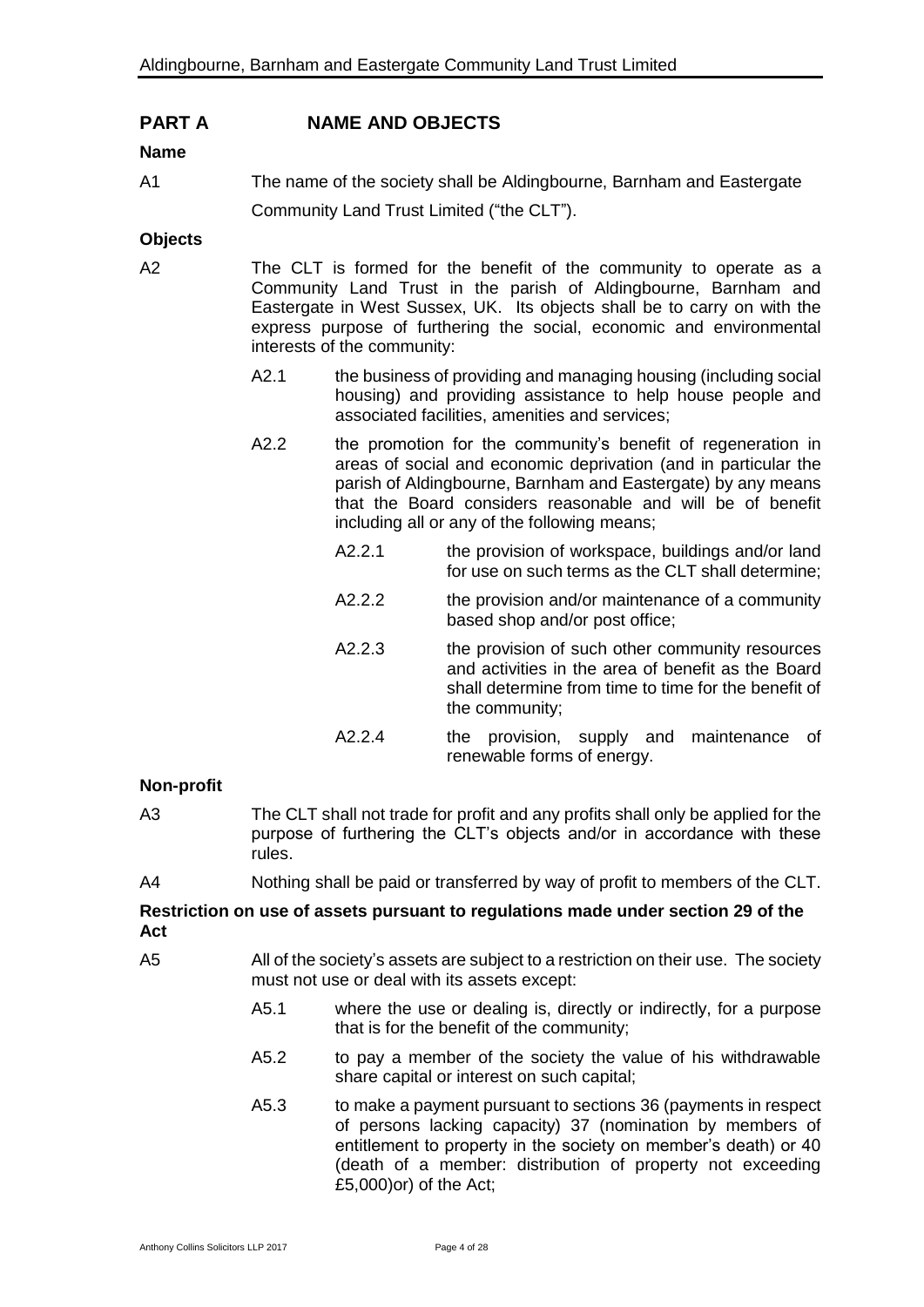- A5.4 to make a payment in accordance with the rules of the society to trustees of the property of bankrupt members or, in Scotland, members whose estate has been sequestrated;
- A5.5 where the society is to be dissolved or wound up, to pay its creditors; or
- A5.6 to transfer its assets to one or more of the following:
	- A5.6.1 a prescribed community benefit society whose assets have been made subject to a restriction on use and which will apply that restriction to any assets so transferred;
	- A5.6.2 a community interest company;
	- A5.6.3 a registered social landlord which has a restriction on the use of its assets which is equivalent to a restriction on use and which will apply that restriction to any assets so transferred;
	- A5.6.4 a charity (including a community benefit society that is a charity); or
	- A5.6.5 a body, established in Northern Ireland or a State other than the United Kingdom, that is equivalent to any of those persons.

Any expression used in this rule which is defined for the purposes of regulations made under section 29 of the Act shall have the meaning given by those regulations.

| <b>PART B</b>  |                  | POWERS OF THE CLT, BOARD, AND MEMBERS                                                                                                                                                                     |  |  |
|----------------|------------------|-----------------------------------------------------------------------------------------------------------------------------------------------------------------------------------------------------------|--|--|
| <b>Powers</b>  |                  |                                                                                                                                                                                                           |  |  |
| <b>B1</b>      |                  | The CLT shall have power to do anything that a natural or corporate person<br>can lawfully do which is necessary or expedient to achieve its objects, except<br>as expressly prohibited in these rules.   |  |  |
| B <sub>2</sub> |                  | Without limiting its general powers under rule B1 and only in so far as it is<br>necessary or expedient to achieve its objects, the CLT shall have power to:                                              |  |  |
|                | B <sub>2.1</sub> | purchase, acquire or dispose, take or grant any interest in land<br>including any mortgage, charge or other security whatsoever,<br>construct or carry out works to buildings;                            |  |  |
|                | B <sub>2.2</sub> | help any charity or other body not trading for profit in relation to<br>housing and related services;                                                                                                     |  |  |
|                | B <sub>2.3</sub> | subject to rules F11 F12 and F13, borrow money or issue bonds,<br>notes loan stock or any other debt instrument or enter into any<br>transaction having the commercial effect of a borrowing;             |  |  |
|                | B <sub>2.4</sub> | enter into and perform any derivative transaction on such terms<br>as the CLT thinks fit for the purpose of hedging or otherwise<br>managing any treasury risk or other financial exposure of the<br>CLT; |  |  |
|                | B <sub>2.5</sub> | subject to rule F14, invest the funds of the CLT;                                                                                                                                                         |  |  |
|                | B <sub>2.6</sub> | lend money on such terms as the CLT shall think fit;                                                                                                                                                      |  |  |
|                | <b>B2.7</b>      | guarantee, enter into any contract of indemnity or suretyship or<br>provide security for the borrowings or performance of the                                                                             |  |  |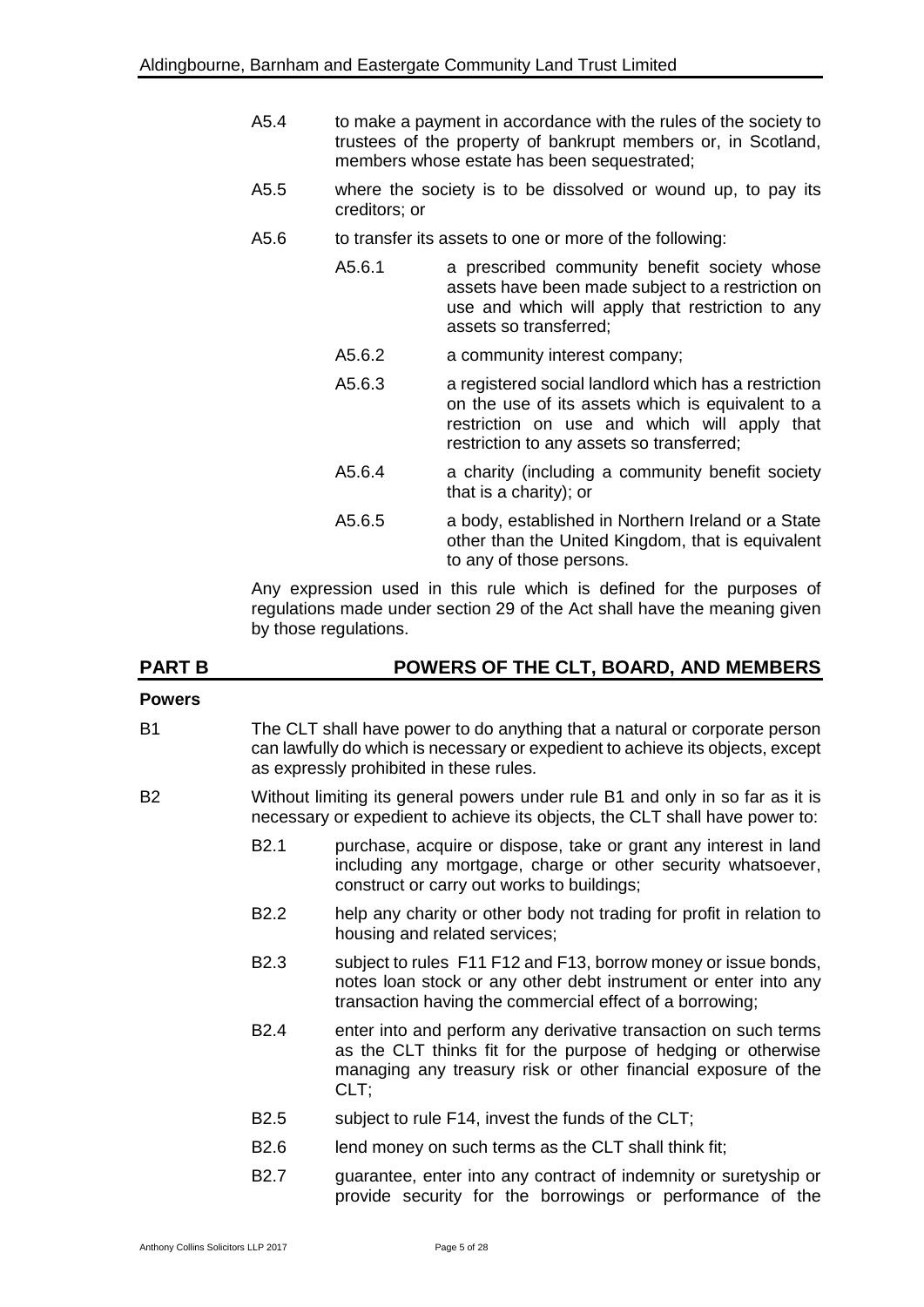obligations of a third party on such terms as the CLT shall think fit.

B3 The CLT shall not have power to receive money on deposit in any way nor undertake any other activity that would require authorisation under the Financial Services and Markets Act 2000 or any other authority required by statute unless it has such authorisation.

#### **Powers of the Board**

B4 The business of the CLT shall be directed by the Board.

- B5 Apart from those powers which must be exercised in General Meeting:
	- B5.1 by statute; or
	- B5.2 under these rules

all the powers of the CLT may be exercised by the Board for and in the name of the CLT.

B6 The Board shall have power to delegate, in writing, subject to rules D30 to D34, the exercise of any of its powers to committees and to employees of the CLT on such terms as it determines. Such delegation may include any of the powers and discretions of the Board.

#### **Limited powers of members in General Meeting**

B7 The CLT in General Meetings can only exercise the powers of the CLT expressly reserved to it by these rules or by statute.

#### **General**

- B8 The certificate of an officer of the CLT that a power has been properly exercised shall be conclusive as between the CLT and any third party acting in good faith.
- B9 A person acting in good faith who does not have actual notice of these rules or the CLT's regulations shall not be concerned to see or enquire if the Board's powers are restricted by such rules or regulations.

# **PART C MEMBERS AND GENERAL MEETINGS**

### **Obligations of members**

C1 All members agree to be bound by the obligations on them as set out in these rules. When acting as members they shall act, at all times in the interests of the CLT and for the benefit of the community, as guardians of the objects of the CLT.

### **Nature of shares**

- C2 The CLT's share capital shall be raised by the issue of shares. Each share has the nominal value of one pound which shall carry no right to dividend or bonus. Interest may be paid in accordance with rule C42. One share shall be a "Membership Share" and is non-withdrawable. The "par" or "capital" value of shares may be reduced in the circumstances set out in rules C50 – C51. Except for the Membership Share, shares issued under rules C38 – C58 are withdrawable.
- C3 Only shares held by the nominee of an unincorporated body (alone or jointly with other nominees) can be transferred and only to a new nominee of that unincorporated body (alone or jointly with other nominees). All other shares are non-transferable save where expressly provided in rules C52 – C58 (on death of a member and/or bankruptcy and/or mental incapacity).

#### **Transfer of property other than shares on death or bankruptcy of members**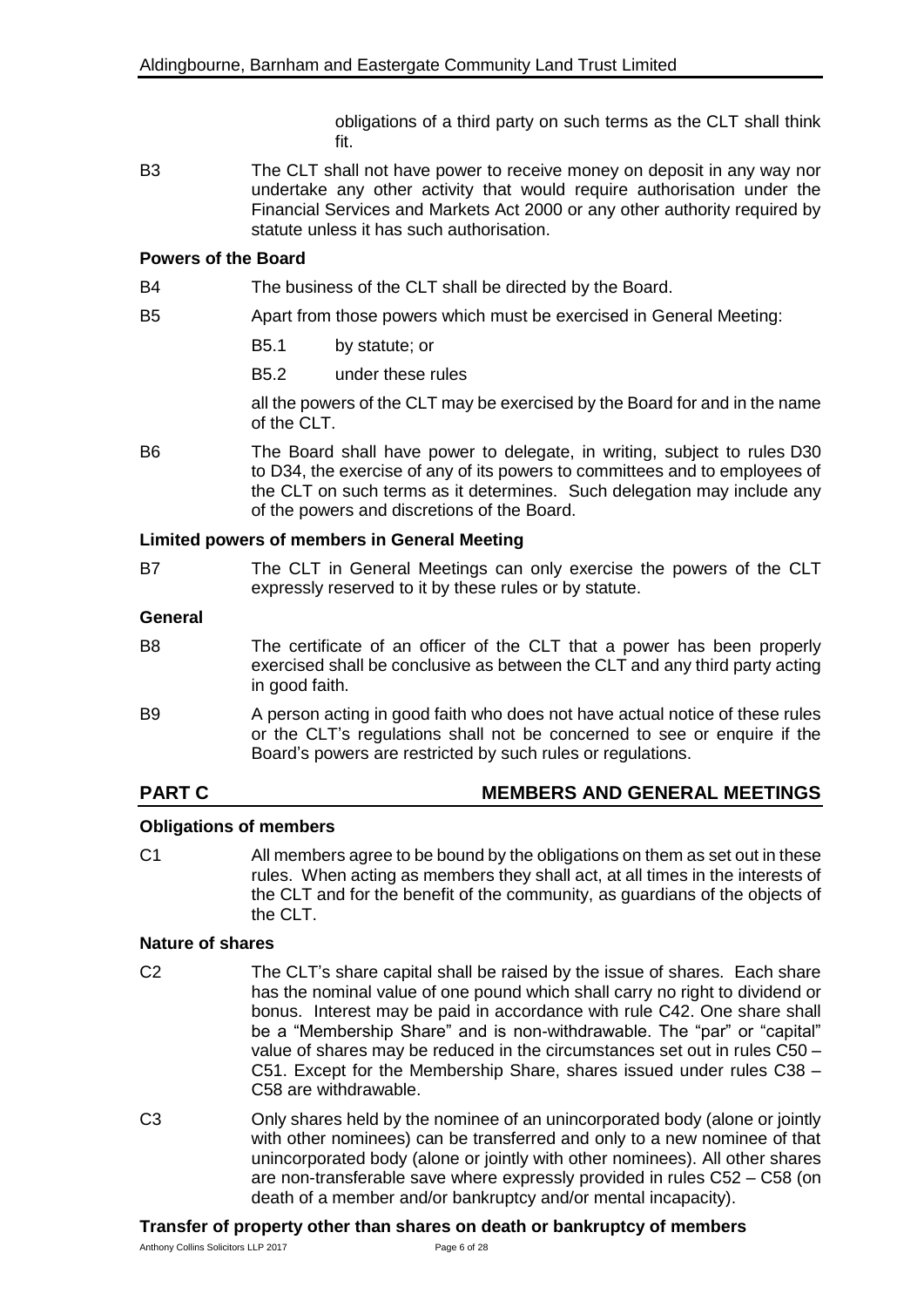- C4 This rule applies on the death or bankruptcy of a member holding an entitlement to property in the CLT and "property" in this rules does not apply to the Membership Share or shares issued under rules C38-C41 for which there are separate rules.
	- C4.1 Members may nominate a person to whom any property which that Member holds in the CLT shall be transferred on death in accordance with section 37 of the Act, up to the limits imposed by that Act.
	- C4.2 To the extent that the nomination is valid under the Act the CLT shall either transfer or pay in accordance with the Act the full value of the property comprised in the nomination to the person entitled thereunder as the Board thinks fit.
	- C4.3 Upon a claim being made by the personal representative of a deceased member or the trustee in bankruptcy of a bankrupt member to any property in the CLT belonging to the deceased or bankrupt member the Board shall transfer or pay such property to which the claimant has become entitled as the Board thinks fit.
	- C4.4 The Board may request any evidence (including without limitation evidence of death or due appointment or lack of revocation) which they deem appropriate prior to making a transfer or payment and shall request a receipt from the transferee or payee.

#### **Treatment of shares on cessation or expulsion from membership**

- C5 When a member ceases to be a member or is expelled from the CLT, his or her Membership Share shall be cancelled. The amount paid up on that share shall become the property of the CLT.
- C6 A member with shares issued pursuant to rule C38 who is expelled from the CLT shall be paid the nominal value of shares held by them at the time of the expulsion unless the right to withdraw shares has been suspended. In these circumstances the nominal value of their share capital shall be converted into loan stock upon such terms as may be agreed between the Board and expelled member, or their personal representative or trustee in bankruptcy provided that such agreement shall require the repayment of the loan within a period not exceeding three years. The Membership Share shall be cancelled in accordance with rule C5.

#### **Nature of members**

C7 A member of the CLT is a person or body whose name and address is entered in the Register of Members and individually or jointly holds a minimum of one share. The total shareholding cannot exceed the maximum that the law allows

C8 The following cannot be members:

- C8.1 a minor (anyone under 18 years of age);
- C8.2 a person who has been expelled as a member, unless authorised by special resolution at a General Meeting;
- C8.3 a person who has been removed by the Board in accordance with rule D9;
- C8.4 a person in respect of whom a registered medical practitioner who is treating that person gives written opinion to the CLT stating that the person has become physically or mentally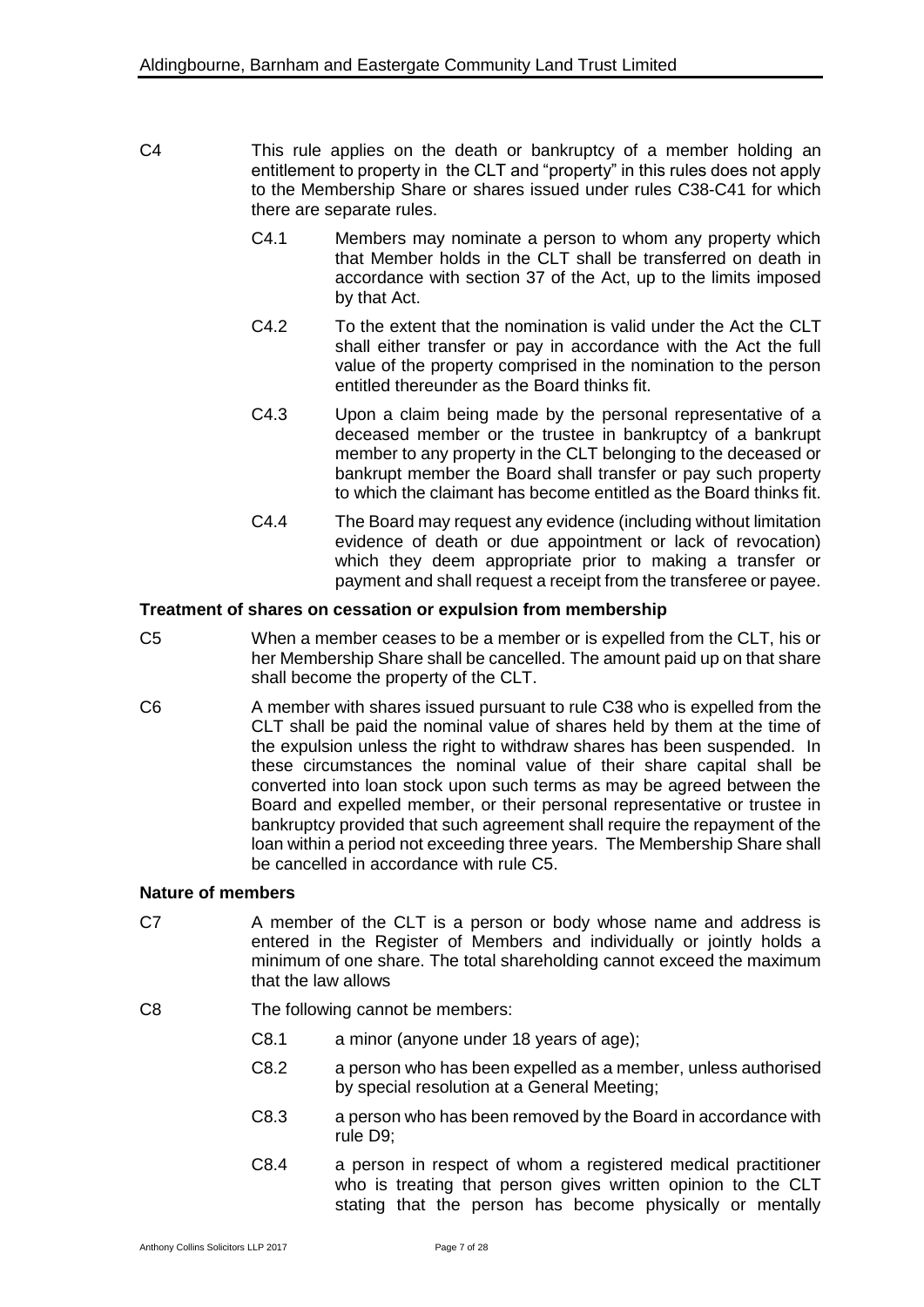incapable of exercising their rights as a shareholder and may remain so for more than three months;

- C8.5 a personal representative on the death of a member save for the ability to vest or realise the shareholding on behalf of the deceased's beneficiary, except that such a personal representative may become a member in their personal capacity subject to following the procedure set out in rules C12- C15;
- C8.6 a trustee in bankruptcy or insolvency practitioner save for the ability to deal with any shareholding, except that such a trustee in bankruptcy may become a member in their personal capacity subject to following the procedure set out in rules C12- C15.
- C9 A member can be the nominee of an unincorporated body. In such cases the register shall contain the name and address of the member and shall designate the member as the nominee of a named unincorporated body. The address of the unincorporated body shall also be entered in the register if it differs from the address of the member nominee.
- C10 A corporate body can be a member. It can appoint an individual to exercise its rights at General Meetings. Any such appointment shall be in writing, and given to the secretary.
- C11 All members (including joint members) shall have one vote irrespective of the number or nature of their shareholding. This means that joint members have one vote between them.

#### **Admission of members**

- C12 The Board shall set, review and publish its policies and objectives for admitting new members. The Board shall only admit new members in accordance with such policies.
- C13 An applicant for any share shall apply in writing to the CLT's registered office:
	- C13.1 setting out their reasons for applying in accordance with the CLT's policies; and
	- C13.2 pay the sum required to purchase a share or shares (which shall be returned to them if the application is not approved).
- C14 Every application shall be considered by the Board in accordance with rule C12 including where the applicant is responding to an invitation to purchase shares following the issue of an offer document by the Board as part of a share offer pursuant to rule C38-C41. The Board has the power in its absolute discretion to accept or reject the application. If the application is approved, the name of the applicant and the other necessary particulars shall be entered in the Register of Members and certificate(s) shall be issued to the applicant.

#### **Ending of Membership**

- C15 A member shall immediately cease to be a member if any of the following occur:
	- C15.1 they die; or
	- C15.2 they are expelled under rule C16; or
	- C15.3 they withdraw from the CLT by giving notice to the secretary which shall be effective on receipt unless they are one of the last three remaining members, in which case they must provide at least one month's written notice of the withdrawal to the secretary; or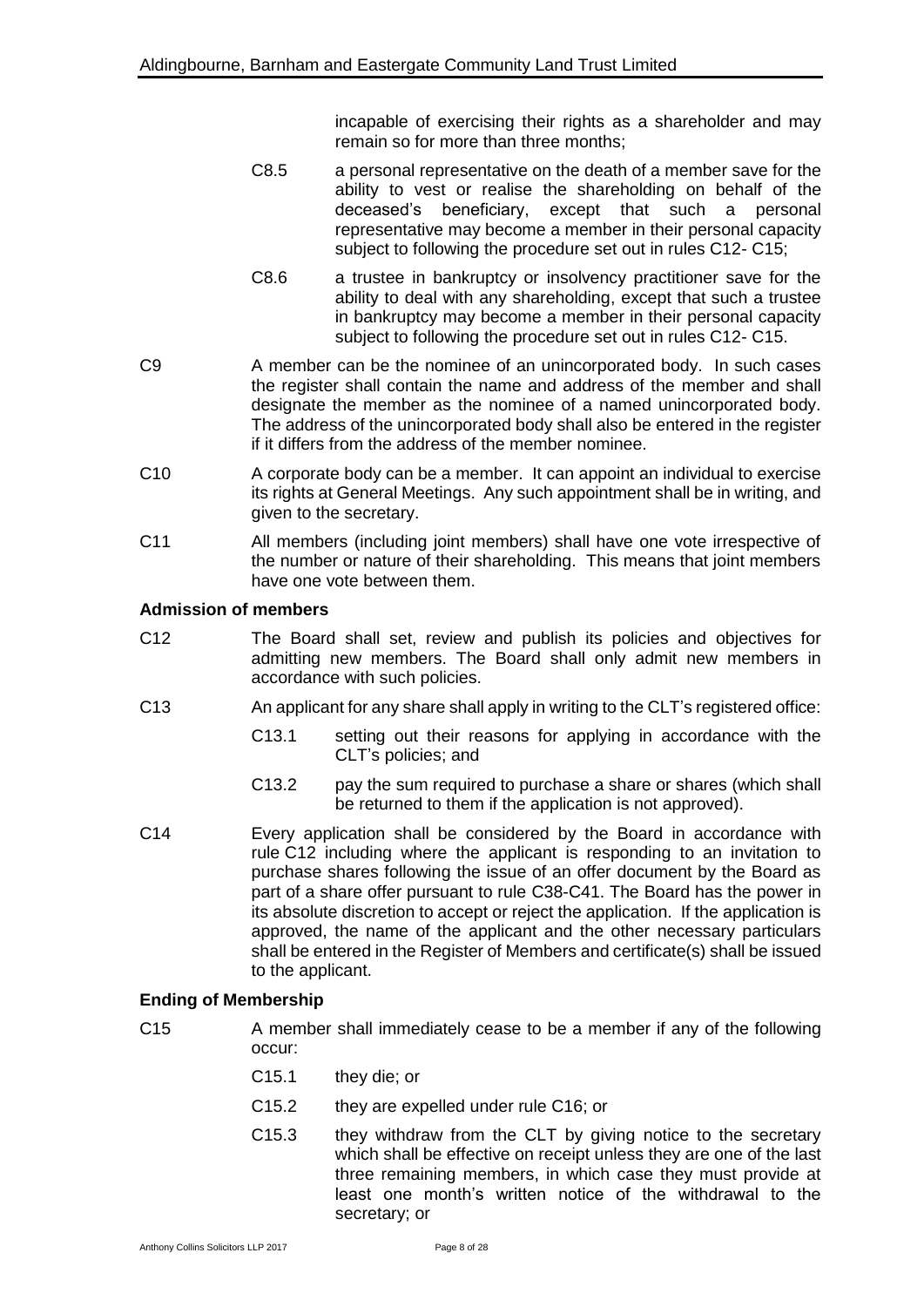- C15.4 they do not participate in, nor deliver written apologies in advance for, two consecutive annual General Meetings of the CLT; or
- C15.5 in the case of a body corporate it ceases to be a body corporate; or
- C15.6 in the case of the nominee of an unincorporated body, they transfer their share to another nominee of that body; or
- C15.7 they cease to be eligible to be a member under rule C8; or
- C15.8 having been a Board Member of the CLT they cease to be a Board Member (unless the Board in its absolute discretion resolves that they shall remain as a member); or
- C15.9 they are a resident of the CLT and are subject to a possession order or are in breach of a suspended possession order, or are subject to any of the following types of court order: anti-social behaviour order, anti-social behaviour injunction, demoted tenancy, or closure order; or
- C15.10 the CLT has obtained an order of a competent court or tribunal against them for recovery of monies due from them to the CLT provided that if the order is suspended or is an order for payment in instalments they shall only cease to be a member upon failing to meet the terms of the order; or
- C15.11 they are a resident of the CLT and, in the opinion of the Board, are in material or serious breach of their tenancy agreement or lease.
- C16 A member may only be expelled by three fourths of the votes cast at a special General Meeting called by the Board.
	- C16.1 The Board must give the member at least one month's notice in writing of the General Meeting. The notice to the members must set out the particulars of the complaint of conduct detrimental to the CLT and must request the member to attend the meeting to answer the complaint.
	- C16.2 At the General Meeting called for this purpose the members shall consider the evidence presented by the Board and by the member (if any). The meeting may take place without the attendance of the member.
	- C16.3 If the resolution to expel the member is passed in accordance with this rule, the member shall immediately cease to be a member.
	- C16.4 A member with shares issued pursuant to rule C38 who is expelled from the CLT shall be paid the nominal value of shares held by them at the time of the expulsion unless the right to withdraw shares has been suspended. In these circumstances the nominal value of their share capital shall be converted into loan stock upon such terms as may be agreed between the Board and expelled member, or their personal representative, or trustee in bankruptcy provided that such agreement shall require the repayment of the loan within a period not exceeding three years. The Membership Share shall be cancelled in accordance with rule C5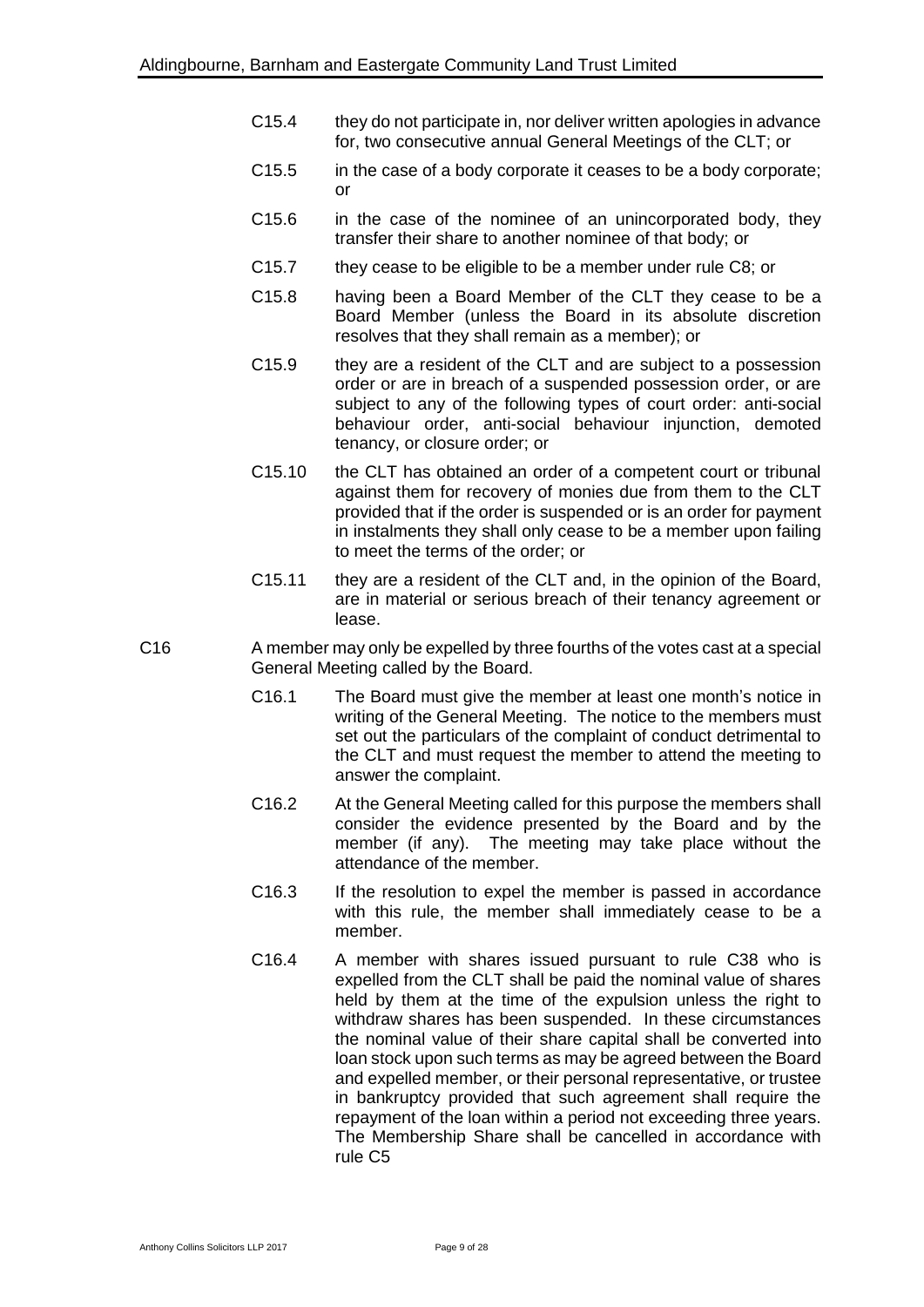#### **Annual General Meeting**

- C17 The CLT shall hold a General called the annual General Meeting within six calendar months after the close of each of its financial years or such later date as may be permitted by law.
- C18 The functions of the annual General Meeting shall be:
	- C18.1 to receive the annual report which shall contain:
		- C18.1.1 the revenue accounts and balance sheets for the last accounting period;
		- C18.1.2 the auditor's report (if one is required by law) on those accounts and balance sheets;
		- C18.1.3 the Board's report on the affairs of the CLT;
	- C18.2 subject to rules F3 and F4, to appoint the auditor (if one is required by law);
	- C18.3 to elect (or re-elect) Board Members if applicable;
	- C18.4 to transact any other general business of the CLT set out in the notice convening the meeting including any business that requires a special resolution.

#### **Special General Meetings**

- C19 All General Meetings other than annual General Meetings shall be special General Meetings and shall be convened either:
	- C19.1 upon an order of the Board; or
	- C19.2 upon a written requisition signed by one-tenth of the members (to a maximum of twenty-five but not less than three) stating the business for which the meeting is to be convened; or
	- C19.3 if within twenty-eight days after delivery of a requisition to the secretary a meeting is not convened, the members who have signed the requisition may convene a meeting.
- C20 A special General Meeting shall not transact any business that is not set out in the notice convening the meeting.

#### **Calling a General Meeting**

- C21 All General Meetings shall be convened by at least fourteen clear days' written notice posted or delivered or sent by fax or Electronic Communication to every member at the address, fax number or Electronic Communication address given in the Register of Members. The notice shall state whether the meeting is an annual General Meeting or special General Meeting, the time, date and place of the meeting, and the business for which it is convened.
- C22 Any accidental failure to get any notice to any member shall not invalidate the proceedings at that General Meeting. A notice or communication sent by post to a member at their address shown in the Register of Members shall be deemed to have arrived two days after being posted and any sent by fax or Electronic Communication shall be deemed to have been served when received provided that in respect of a fax it is legible and in respect of an Electronic Communication, it is in a readable form.
- C23 Seventy-five per cent of members may agree, by consenting in writing, or by Electronic Communication, to a General Meeting being held with less notice than required by rule C21.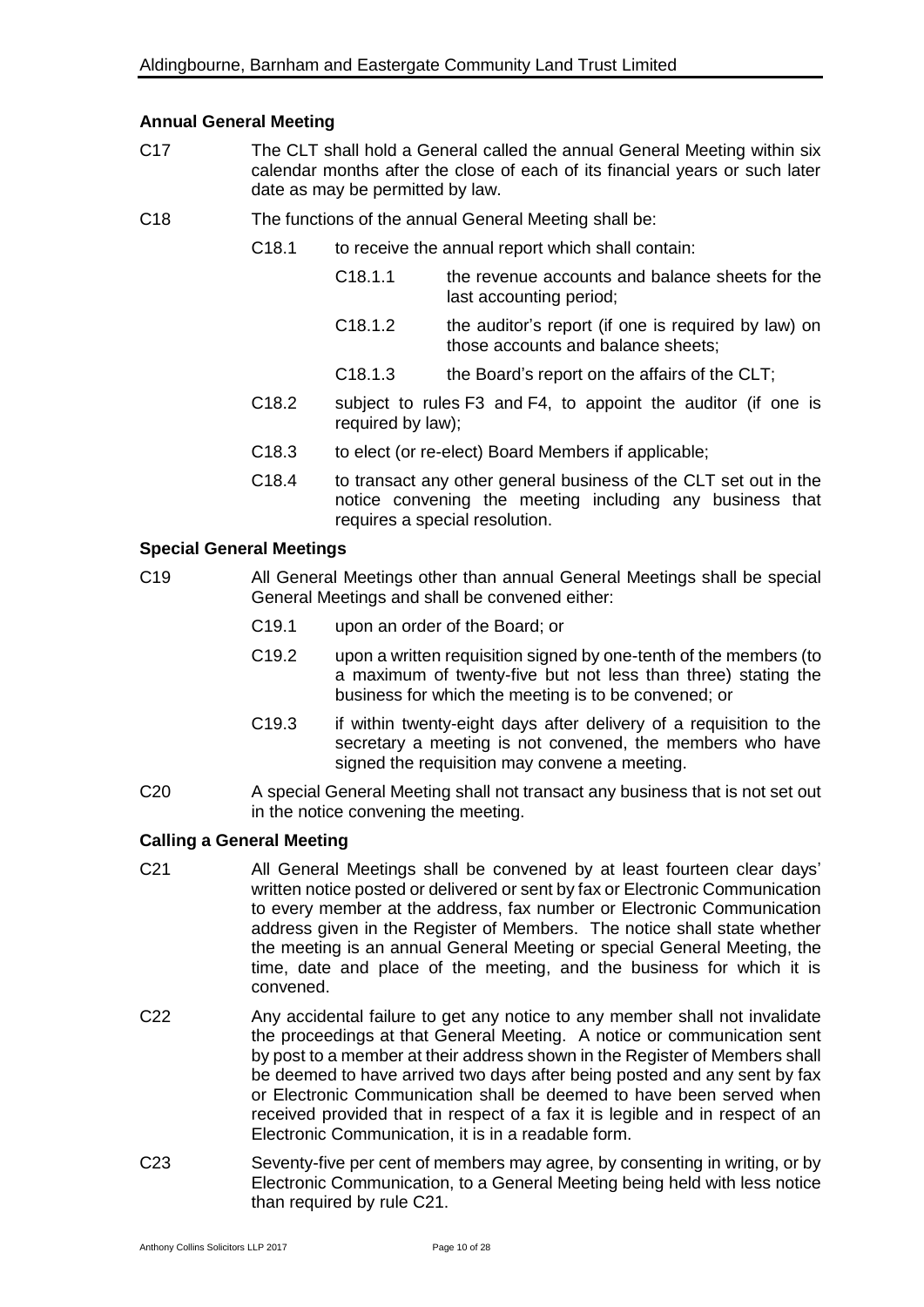#### **Proceedings at General Meetings**

- C24 Before any General Meeting can start its business there must be a quorum present. A quorum is one-tenth of all members, with a minimum number of five and a maximum number of 25. As part of the quorum at least two members must be present in person.
- C25 A meeting held as a result of a member's requisition will be dissolved if too few members are present half an hour after the meeting is scheduled to begin.
- C26 All other General Meetings with too few members will be adjourned to the same day, at the same time and at the registered office in the following week. If less than the number of members set out in rule C24 are present within half an hour of the time the adjourned meeting is scheduled to have started, those members present shall carry out the business of the meeting.
- C27 The chair of any General Meeting can:
	- C27.1 take the business of the meeting in any order that the chair may decide; and
	- C27.2 adjourn the meeting if the majority of the members present in person or by proxy agree. An adjourned meeting can only deal with matters adjourned from the original meeting. An adjourned meeting is a continuation of the original meeting. The date of all resolutions passed is the date they were passed (as opposed to the date of the original meeting). There is no need to give notice of an adjournment or to give notice of the business to be transacted.
- C28 At all General Meetings of the CLT, the chair of the Board shall preside. If there is no such chair or if the chair is not present or is unwilling to act, the vice chair (if any) shall chair the meeting, failing which the members present shall elect a member to chair the meeting. The person elected shall be a member of the Board if one is present and willing to act.

### **Proxies**

C29 Any member entitled to attend and vote at a General Meeting may appoint another person, whether or not a member, as their proxy to attend and vote on their behalf. A proxy can be appointed by delivering a written appointment which may be electronic, to the registered office, or such other place as may be selected by the Board and stated in the meeting notice, at least two days before the date of the meeting at which the proxy is authorised to vote. It must be signed or approved and sent by the member or a duly authorised attorney. Any proxy form delivered late shall be invalid. Any question as to the validity of a proxy shall be determined by the chair of the meeting whose decision shall be final.

### **Voting**

- C30 Subject to the provisions of these rules or of any statute, a resolution put to the vote at a General Meeting shall, except where a ballot is demanded or directed, be decided upon a show of hands.
- C31 On a show of hands every member present in person and on a ballot every member present in person or by proxy shall have one vote. In the case of an equality of votes the chair of the meeting shall have a second or casting vote.
- C32 Unless a ballot is demanded (either before or immediately after the vote), a declaration by the chair that a resolution on a show of hands has been carried or lost, unanimously or by a particular majority, is conclusive. An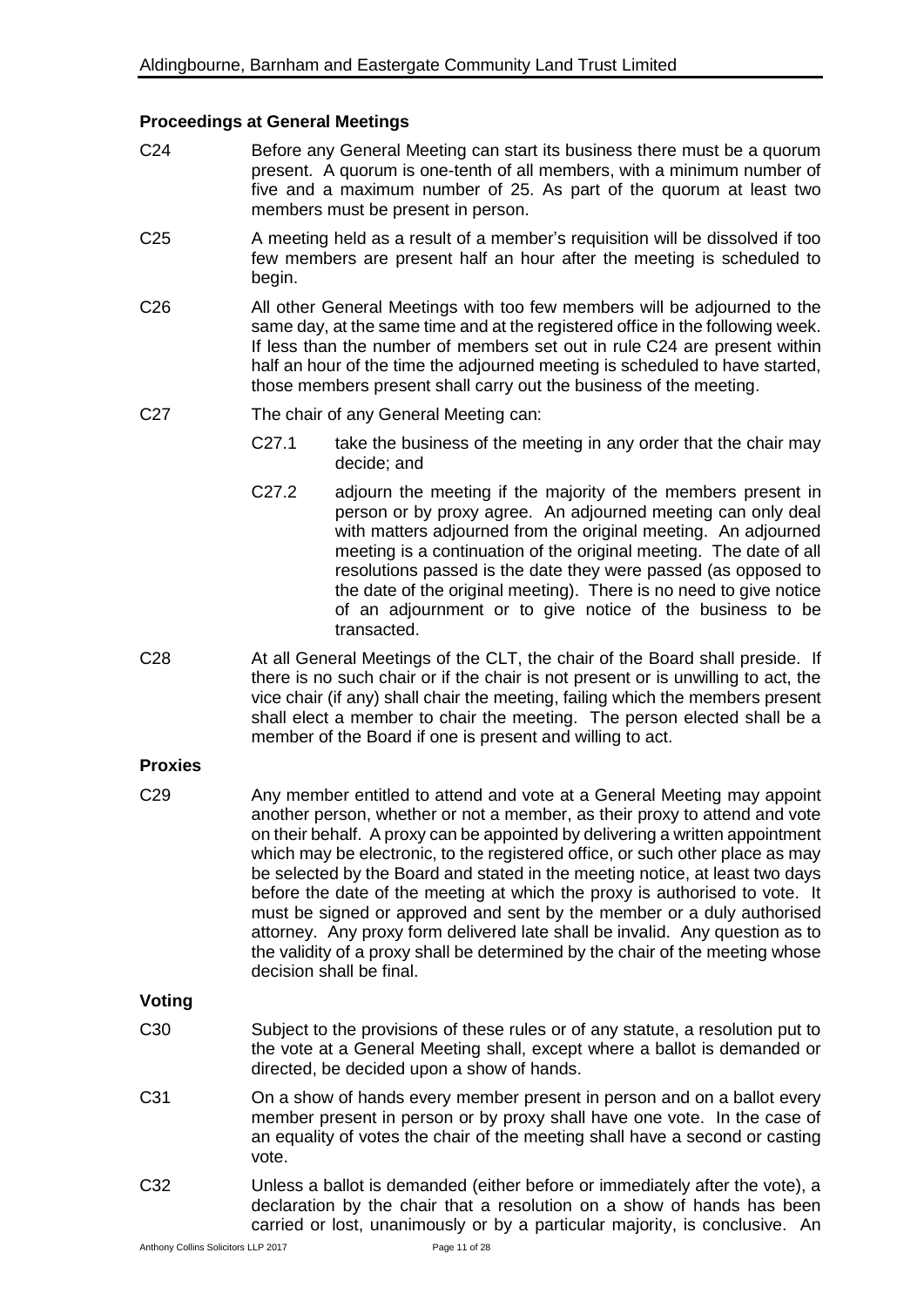entry made to that effect in the book containing the minutes of the proceedings of the CLT shall be conclusive evidence of that fact.

- C33 Any question as to the acceptability of any vote whether tendered personally or by proxy, shall be determined by the chair of the meeting, whose decision shall be final.
- C34 A ballot on a resolution may be demanded by any three members at a meeting (in person or by proxy) or directed by the chair (and such demand or direction may be withdrawn). A ballot may be demanded or directed after a vote on the show of hands, and in that case the resolution shall be decided by the ballot.
- C35 A ballot shall be taken at such time and in such manner as the chair shall direct. The result of such a ballot shall be deemed to be the resolution of the CLT in General Meeting.
- C36 Subject to the Act a resolution in writing signed or approved by letter, fax or by Electronic Communication by or on behalf of the requisite majority of the members, for the time being, entitled to vote on the relevant resolution shall be as valid and effective as a resolution passed at a properly called and constituted meeting of members provided that a copy of the proposed resolution has been delivered in accordance with these rules to all members and the requisite majority of members referred to in rule C37 have delivered their agreement in accordance with these rules. Such resolution when signed or approved may comprise more than one document in the same form, each signed or approved, by one or more members.
- C37 For the purposes of rule C36 the requisite majorities are:
	- C37.1 in the case of an ordinary resolution, a simple majority of members who would have been entitled to vote had the resolution been proposed at a properly called and constituted General Meeting;
	- C37.2 in the case of a resolution requiring a two-thirds majority of members, at least two-thirds of the members who would have been entitled to vote had the resolution been proposed at a properly called and constituted General Meeting; or
	- C37.3 in the case of a resolution requiring a three-quarters majority of members, at least three-quarters of the members who would have been entitled to vote had the resolution been proposed at a properly called and constituted General Meeting.

### **Share Issues**

- C38 From time to time the Board may determine to issue shares for the purpose of raising funds. Applicants for such shares shall become members of the CLT and one share shall be designated as the Membership Share and is non-withdrawable.
- C39 The Board shall set the terms on which the shares under rule C38 may be issued having taken appropriate advice from suitably qualified persons where the Board lacks the expertise within it. All such share offers must be set out in the form of an offer document clearly setting out (amongst other things) the terms on which applicants are invited to purchase shares and the effect of these rules.
- C40 All shares may be held jointly. The CLT will send correspondence, notices and the share certificate only to the first person named in CLT's Register of Members, unless that person gives the CLT different written instructions.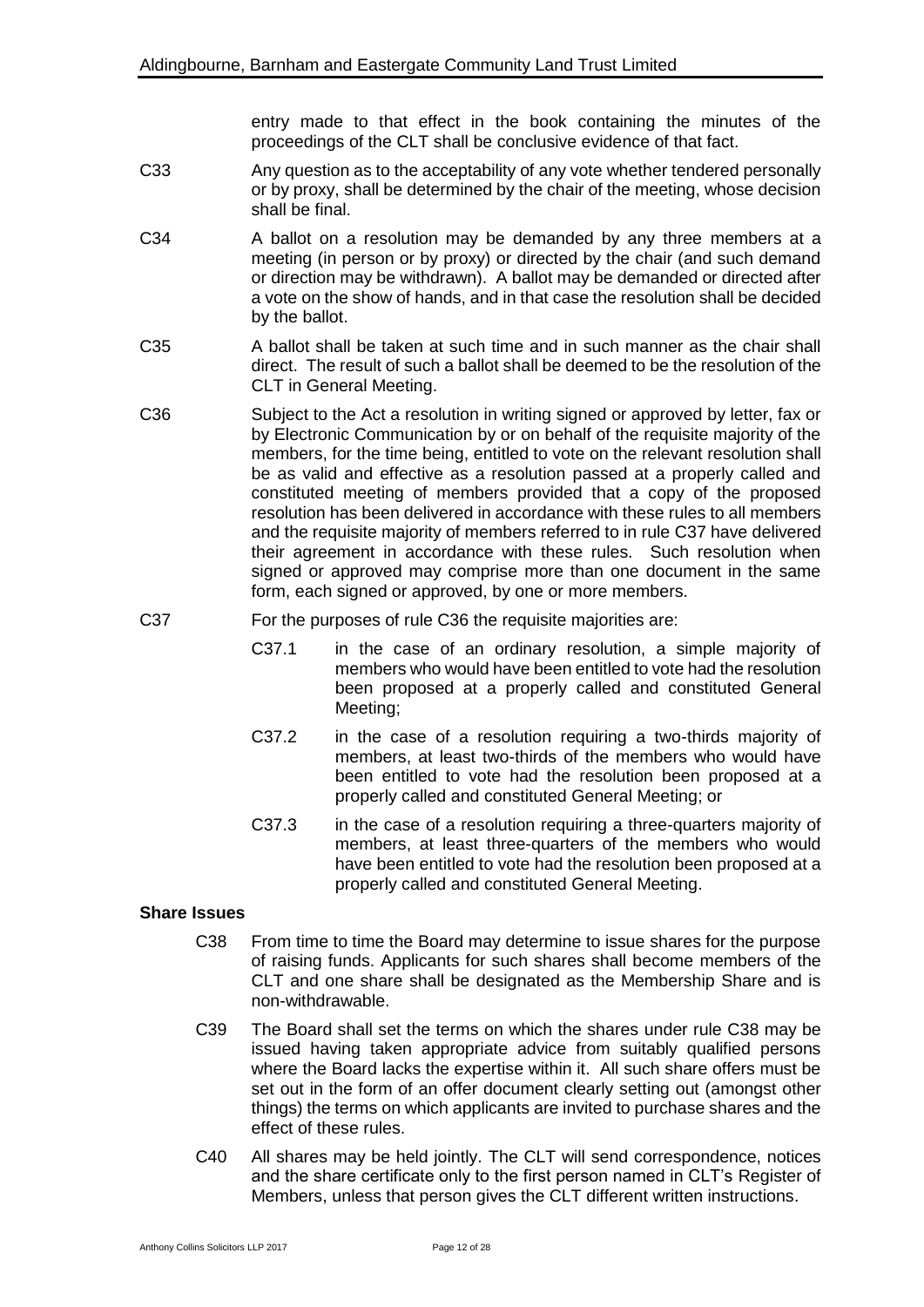C41 Shares cannot be sold or transferred to any other person save where expressly provided in the rules.

#### **Payment of interest on shares and ability to suspend interest payments**

- C42 Where the Board determines that interest may be paid on shares issued as part of raising funding (other than the Membership Share), the availability, rate and offer of interest will be subject to the following requirements:
	- C42.1 the interest rate must not be set at a level which is in itself a motivation to buy shares;
	- C42.2 the Board must satisfy itself that the payment of interest is in the interest of the CLT by reference to available commercial rates for borrowing;
	- C42.3 the cost of paying interest is part of the CLT's revenue expenses and met before surplus is determined;
	- C42.4 the interest rates are declared in advance (not retrospectively) of the period for which they will become payable; and
	- C42.5 interest payments may be suspended in the interests of the CLT, but only where appropriate financial advice has been taken and having obtained a financial report from a suitably qualified accountant or auditor.

#### **Ending of a shareholding**

- C43 Subject to rule C5 and rules C46 to C51 a member may withdraw their shares. In the case of joint members all of them must sign an application to withdraw the shares unless the CLT has previously received written notification of a different arrangement.
- C44 Subject to rules C45 and C46 C51 a member may withdraw all their shares and end their shareholding. On withdrawal of all of a member's shares the CLT will pay all of the money paid for the shares, and interest due.
- C45 A member's right to withdraw their share(s) and be paid interest may be suspended in whole or in part by the CLT in accordance with rules C46-C51. Any balance due on withdrawing the shares must be paid up to the CLT upon withdrawal.

#### **Terms and method of withdrawal of shares**

- C46 The Board will set the terms of the notice period for withdrawal but where no notice period has been given it shall be 180 days subject to rules C47 to C49. Rule C5 applies to the Membership Share.
- C47 A withdrawal notice can be served on or any time after the third anniversary of the shares being issued or such other period as the Board sets at the time of issue.
- C48 All withdrawals shall be in the order in which the notices are received by the CLT.
- C49 When members apply to withdraw their shares they will need to:
	- C49.1 complete a withdrawal notice (as set out by the CLT Board);
	- C49.2 comply with any procedures the CLT's Board may set; and
	- C49.3 produce evidence of identity.

#### **Reduction in value of shares and/or suspension of right of withdrawal**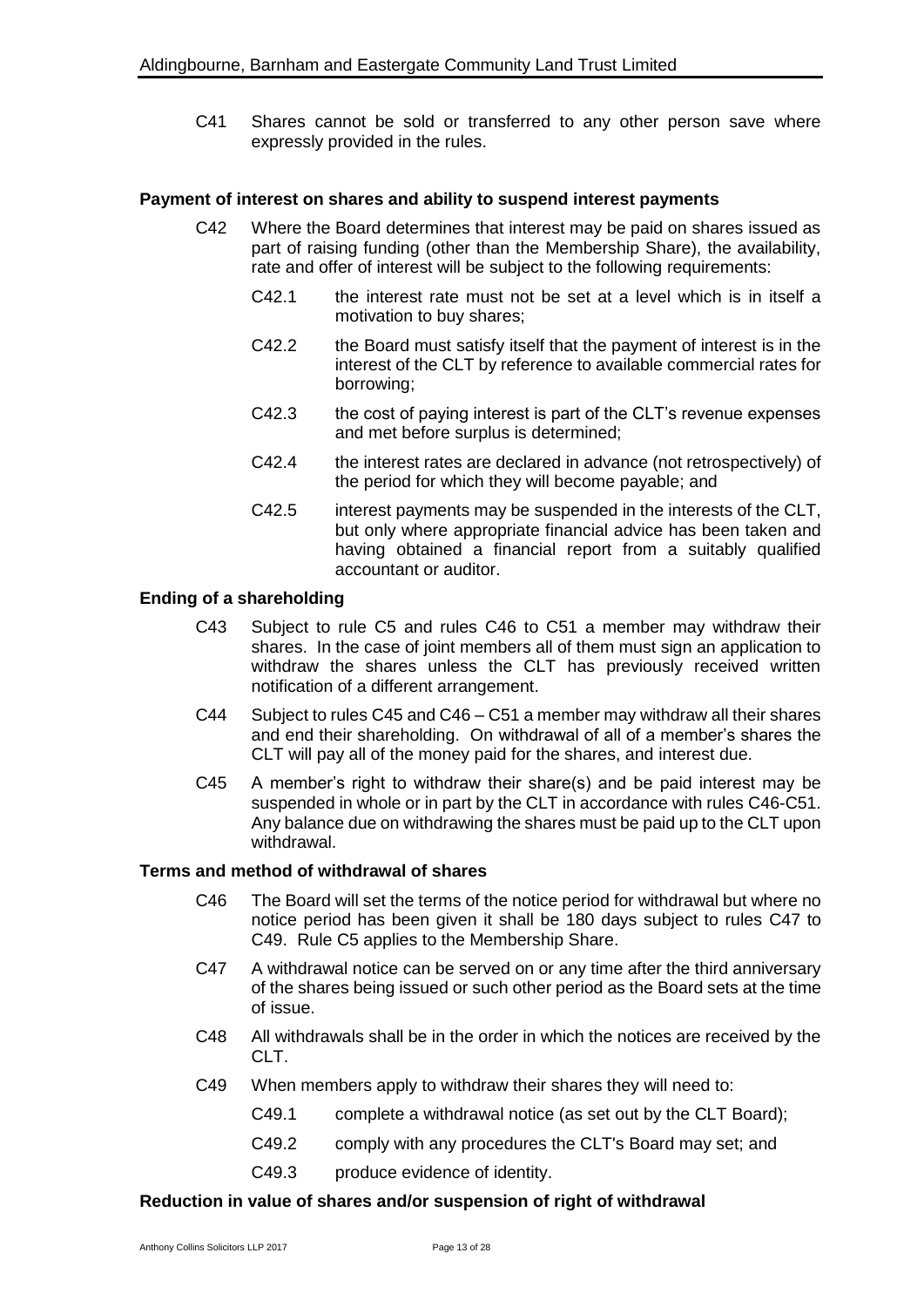- C50 The CLT may reduce the value of the shares and write the value down to below the nominal value of £1.
- C51 In C50 this shall be determined by the Board after having taken appropriate financial advice and having obtained a financial report from a suitably qualified accountant or auditors.

### **Death of a member**

- C52 On the death of a member holding a share in their own name but not exceeding the value of £5,000, the CLT will do one of the following:
	- C52.1 transfer the shares to the registered nominee; or
	- C52.2 in the absence of a registered nominee, transfer the shares to a personal representative who has proof of the grant of probate or letters of administration; or
	- C52.3 in the absence of a registered nominee or personal representative as described in C52.1and C52.2above, the CLT may transfer the shares to the person who seems to the CLT (acting in its absolute discretion) to have a legal right to the shares and on production of evidence of identity.
- C53 On the death of a member holding a share in their own name where the value exceeds £5,000, rule C52 will apply to the first £5,000 worth of shares but thereafter whether or not there is a nominee, the CLT will transfer the remaining shares to the personal representative upon proof of the grant of probate or letters of administration.
- C54 In the case of joint members, rules C52 C53 will not apply and unless the joint members have given the CLT written instructions to the contrary the CLT will treat the surviving owner (or owners) as the only owner of that share and register that person's name in place of the deceased.
- C55 After the CLT has transferred the deceased's share to their personal representative, the personal representative may apply to withdraw the share but cannot exercise any other membership rights for that share. This rule does not apply to the Membership Share.
- C56 Any person other than a personal representative or trustee in bankruptcy to whom shares are transferred under rules C52 to C55 will have all the shareholding rights previously enjoyed by the member. The total combined shareholding for such a person must not exceed the maximum value allowed by law.

### **Bankruptcy and/or mental incapacity of a member**

- C57 Where the CLT receives a written opinion from a registered medical practitioner who is treating that person stating that the person has become mentally incapable of exercising their rights as a member and/or written proof that a member is bankrupt the appropriate guardian and/or the trustee of the estate (as appropriate) may apply to withdraw their shares. The guardian/trustee cannot exercise any other shareholding rights for those shares. This rule does not apply to the Membership Share.
- C58 Where the CLT receives a written opinion from a registered medical practitioner who is treating that person stating that the person has become mentally incapable of exercising their rights as a joint member and/or written proof that a joint member is bankrupt, the CLT will substitute the interest of the guardian/trustee of their estate for the name of that joint member and substitute the guardian/trustee as the last named person of the joint holders of that share. The CLT will automatically cancel any written instructions that vary**.**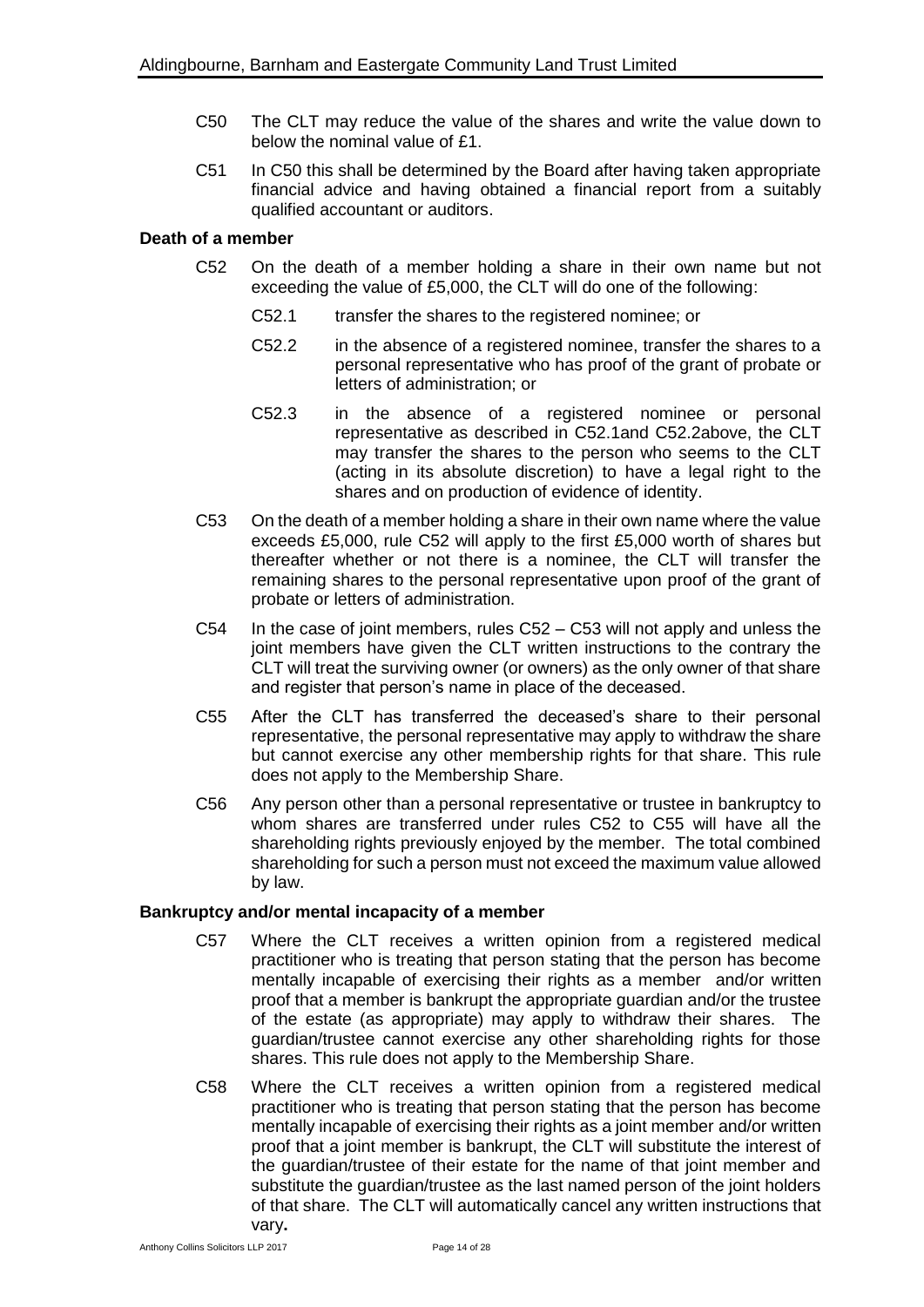| <b>PART D</b>                   |                  | <b>THE BOARD</b>                                                                                                                                                                                                                                                                                                                     |
|---------------------------------|------------------|--------------------------------------------------------------------------------------------------------------------------------------------------------------------------------------------------------------------------------------------------------------------------------------------------------------------------------------|
| <b>Functions</b>                |                  |                                                                                                                                                                                                                                                                                                                                      |
| D <sub>1</sub>                  | be to:           | The CLT shall have a Board (in these rules referred to as "the Board") who<br>shall direct the affairs of the CLT in accordance with its objects and rules and<br>ensure that its functions are properly performed. Amongst its functions shall                                                                                      |
|                                 | D <sub>1.1</sub> | set and ensure compliance with the values, vision mission and<br>strategic objectives of the CLT, ensuring its long term success;                                                                                                                                                                                                    |
|                                 | D <sub>1.2</sub> | appoint, and if necessary, dismiss the chief executive and<br>approve his or her salary, benefits and terms of employment;                                                                                                                                                                                                           |
|                                 | D <sub>1.3</sub> | satisfy itself as to the integrity of financial information, approving<br>each year's budget and business plan and annual accounts prior<br>to publication;                                                                                                                                                                          |
|                                 | D <sub>1.4</sub> | establish, oversee and review annually a framework of delegation<br>and systems of internal control;                                                                                                                                                                                                                                 |
|                                 | D <sub>1.5</sub> | establish and oversee a risk management framework in order to<br>safeguard the assets of the CLT;                                                                                                                                                                                                                                    |
|                                 | D <sub>1.6</sub> | take appropriate advice;                                                                                                                                                                                                                                                                                                             |
|                                 | D <sub>1.7</sub> | ensure that at any time when the CLT is registered with the<br>Regulator as a provider of social housing, that it takes account of<br>any obligation imposed upon the CLT by the Regulator in<br>exercise of its powers;                                                                                                             |
|                                 | D <sub>1.8</sub> | satisfy itself that the CLT's affairs are conducted in accordance<br>with generally accepted standards of performance and propriety;<br>and                                                                                                                                                                                          |
|                                 | D <sub>1.9</sub> | establish and operate a performance appraisal system for the<br>Board, the chair and individual Board Members.                                                                                                                                                                                                                       |
| <b>Composition of the Board</b> |                  |                                                                                                                                                                                                                                                                                                                                      |
| D <sub>2</sub>                  |                  |                                                                                                                                                                                                                                                                                                                                      |
|                                 | D <sub>2.1</sub> | The Board shall consist of between five and twelve Board<br>Members (including co-optees). If the number of Board Members<br>shall fall below the number required for a full Board, the remaining<br>Board Members may continue to act. The Board will use all<br>reasonable endeavours to find replacements as soon as<br>possible. |
|                                 | D <sub>2.2</sub> | No employee may be appointed (or co-opted) to the Board if,<br>following their appointment (or co-option), more than one-third of<br>the Board will at that time be employees.                                                                                                                                                       |
| D <sub>3</sub>                  |                  | Except for co-optees and employees only members can be Board Members.                                                                                                                                                                                                                                                                |
| D4                              |                  |                                                                                                                                                                                                                                                                                                                                      |
|                                 | D4.1             | The Board shall make available the obligations (including the<br>expected standards of conduct) of every Board Member<br>(including co-optees) to the Board and to the CLT. The Board                                                                                                                                                |

from time to time.

shall review and may amend the obligations of Board Members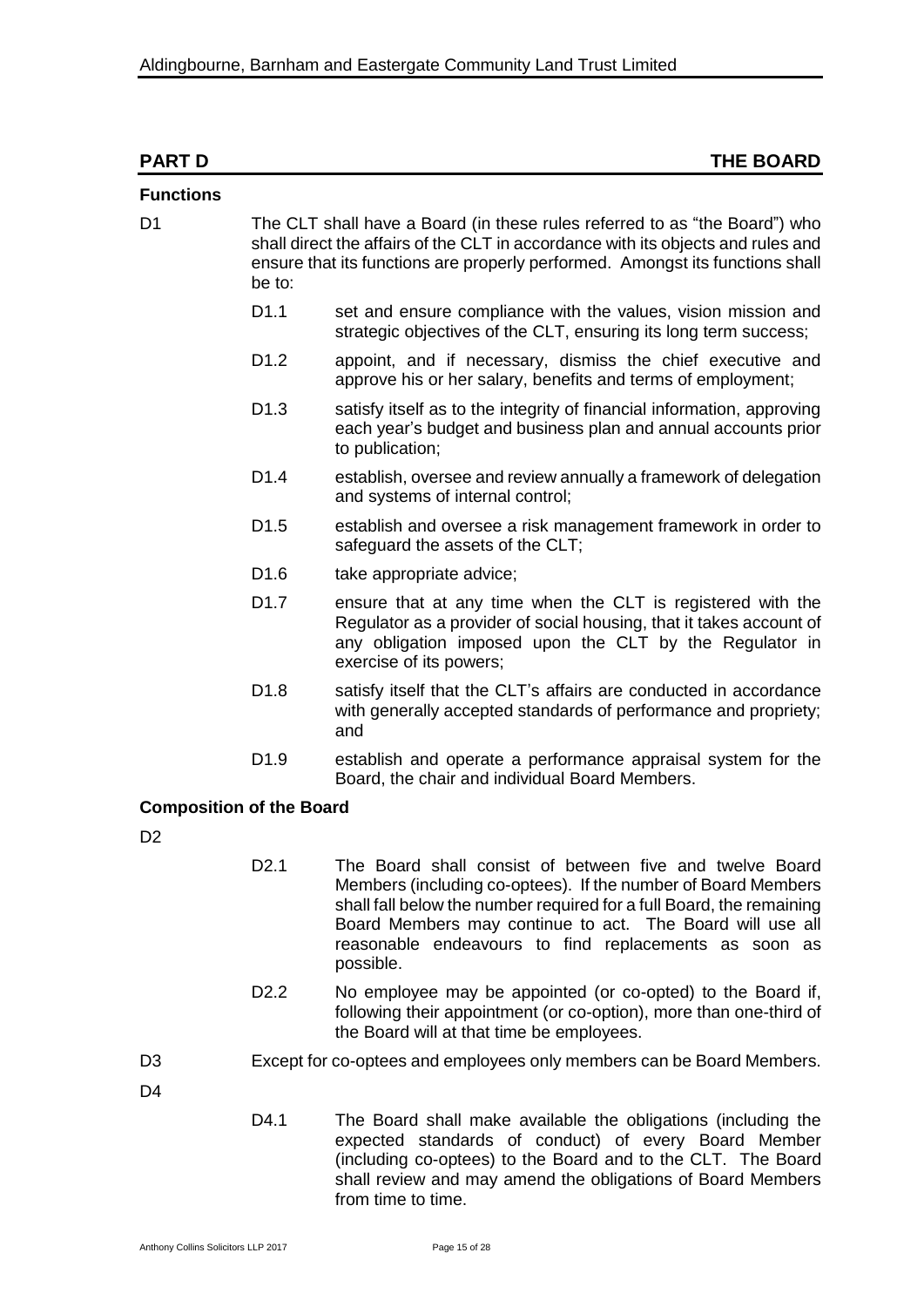D4.2 Any Board Member or co-optee who has not signed a statement confirming that they will meet their obligations (including the expected standards of conduct) to the Board and to the CLT without good cause within one month of election or appointment to the Board or, if later, within one month of adoption of these rules, shall immediately cease to be a Board Member or co-optee unless the Board resolves to disapply this rule in respect of any Board Member or co-optee. The Board may vary the form of statement from time to time.

D<sub>5</sub>

D5.1 The Board may appoint co-optees to serve on the Board on such terms as the Board resolves and may remove such co-optees. A co-optee may act in all respects as a Board Member, but they cannot take part in the deliberations nor vote on the election of officers of the CLT nor any matter directly affecting members. Not more than five co-optees can be appointed to the Board or to any committee at any one time.

D6 For the purposes of these rules and of the Act, a co-optee is not included in the expression "Board Member" or "member of the Board".

D<sub>7</sub>

- D7.1 Board Members shall be elected in accordance with a procedure set out by the Board (who may vary or amend it from time to time). The Board may set selection criteria for candidates wishing to stand for election as Board Members and these may provide for prospective candidates to be approved by the Board before they become eligible to stand for election as Board Members.
- D7.2 The chosen candidates shall be put forward to the relevant annual General Meeting as the candidates for election as Board Members. The members shall vote on the election of the candidates put forward at the relevant annual General Meeting. In doing so, the members shall use their reasonable endeavours to ensure that the successful candidates have the requisite skills and experience as may be requested by the Board. Each successful candidate shall become a Board Member and serve for a term of three years, expiring at the annual General Meeting in their third year of office.
- D7.3 At every annual General Meeting each Board Member who has served their fixed term shall retire from office. Any Board Member who retires from office at an annual General Meeting under this rule D7 shall be eligible for re-election subject to any restrictions contained in these rules.
- D7.4 Any Board Member retiring under rule D7.3 having completed nine years' continuous service on either the Board of the CLT and/or the Board of a group member shall not be eligible for reelection for at least one full term of three years.
- D7.5 A vacancy for a Board Member arising because there were insufficient candidates elected at the relevant annual General Meeting, or because of a retirement or for whatever other reason may be filled by the Board and such replacement shall hold office for the remainder of the period of office of his/her predecessor. Subject to rule D7.4 if a Board Member retires at an annual General Meeting in accordance with these rules and the meeting does not fill the vacancy, the retiring Board Member shall, if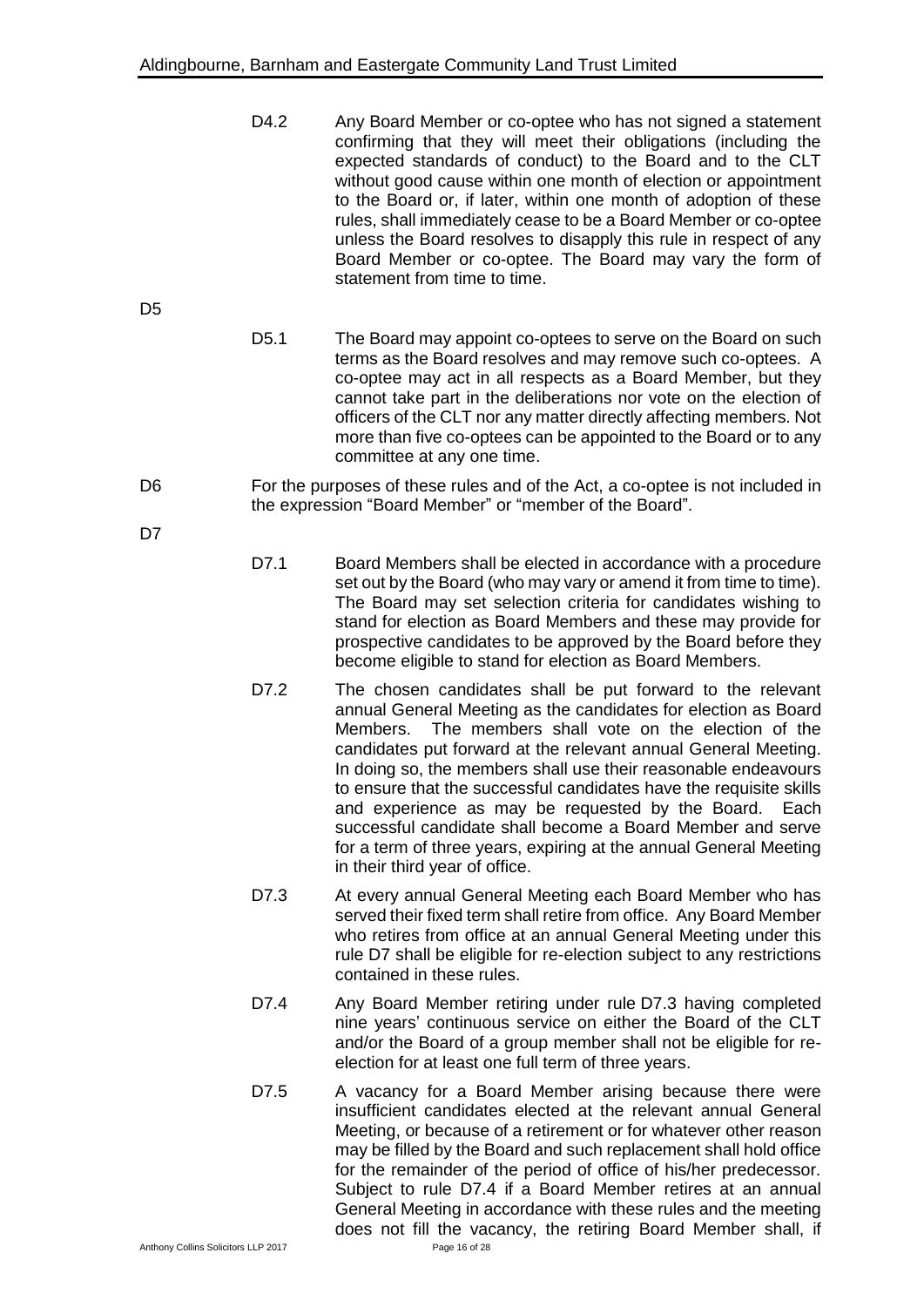willing, be deemed to have been reappointed unless a resolution for his/her reappointment is put to the meeting and lost.

- D8 No one can become or remain a Board Member or co-optee at any time if:
	- D8.1 they are disqualified from acting as a director of a company or society for any reason; or
	- D8.2 they have been convicted of an indictable offence which is not, or cannot be, spent; or
	- D8.3 a composition is made with that person's creditors generally in satisfaction of that person's debts; or
	- D8.4 they are not a member (unless they are a co-optee or employee of the CLT or any other body whose accounts must be consolidated with those of the CLT); or
	- D8.5 they have absented themselves from three consecutive meetings of the Board or committee (as the case may be) in one rolling twelve-month period without special leave of absence from the Board; or
	- D8.6 a registered medical practitioner who is treating that person gives a written opinion to the CLT stating that that person has become physically or mentally incapable of acting as a Board Member and may remain so for more than three months; or
	- D8.7 they are an employee and their contract of employment is terminated; or
	- D8.8 they are a resident and are in material or serious breach of their tenancy agreement or lease and fail to rectify the breach within a reasonable timeframe as agreed with the CLT, or are subject to any of the following types of court order: anti-social behaviour order, anti-social behaviour injunction, demoted tenancy, or closure order;

and any Board Member, co-optee or committee member who at any time ceases to qualify under this rule shall immediately cease to be a Board Member, co-optee or committee member (as appropriate).

- D9 A Board Member may be removed from the Board:
	- D9.1 by a special resolution at a General Meeting; or
	- D9.2 by a resolution passed by two-thirds of the Board Members, excluding the Board Member subject of the proposed removal and excluding co-optees and employees, provided the following conditions are satisfied:
		- D9.2.1 at least fourteen days' notice of the proposed resolution has been given to all Board Members; and
		- D9.2.2 the notice sets out in writing the alleged breach(es) of the member's obligations provided pursuant to rule D4.1; and
		- D9.2.3 the Board is satisfied that the allegation(s) is or are true and justify the removal.
- D10 Whenever the number of Board Members and co-optees is less than permitted by these rules, the Board may appoint a further Board Member in addition to the Board's power to co-opt. Any Board Member so appointed shall retire at the next annual General Meeting.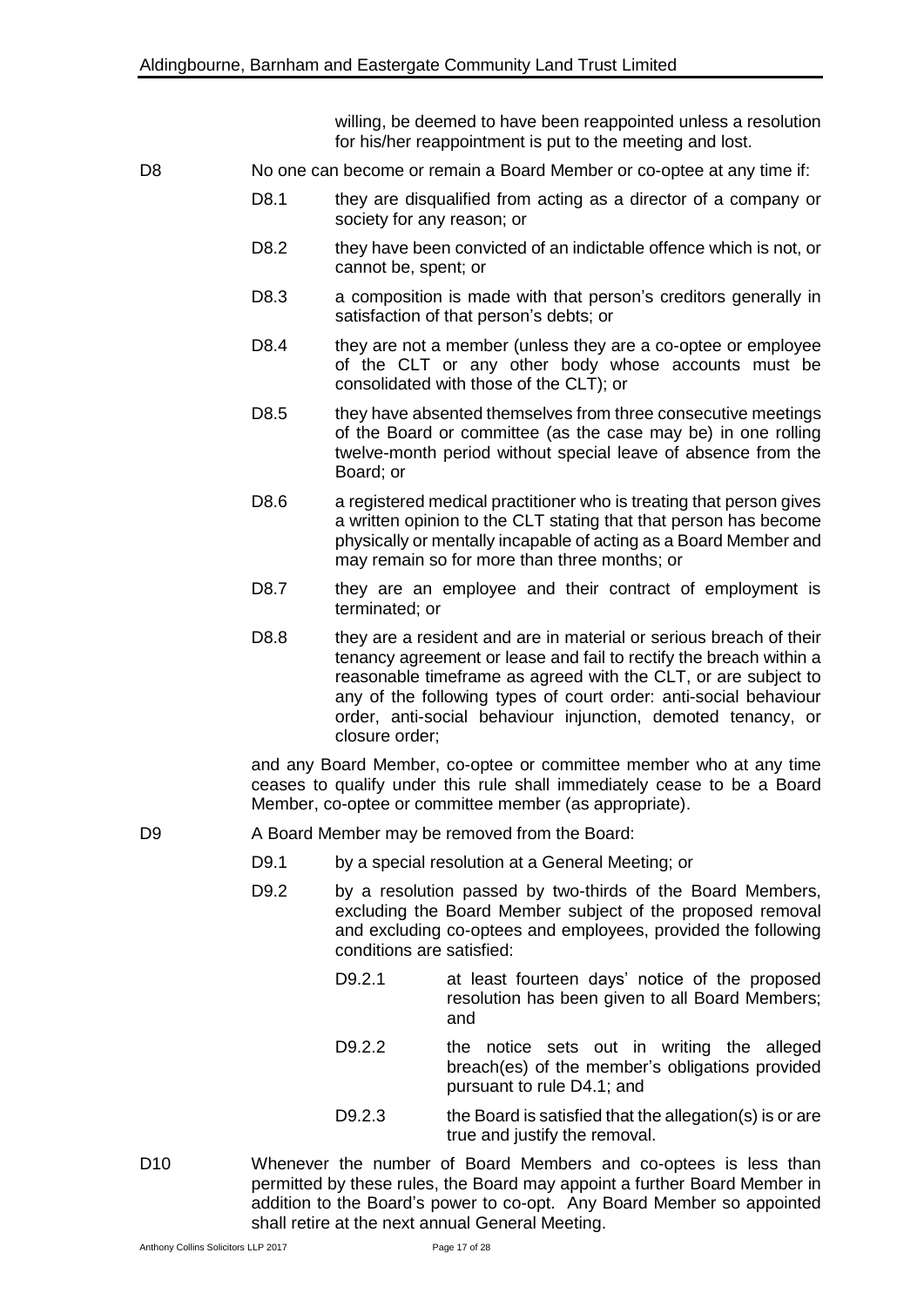#### **Terms of office and election to the Board**

- D11 In every notice for an annual General Meeting the Board shall state those Board Members continuing in office and those candidates intending to offer themselves for election.
- D12 Each Board Member elected under rule D7 shall be elected for a fixed term of office expiring at the conclusion of an annual General Meeting (each a "fixed term"). The fixed term shall be for a term of three annual General Meetings unless the Board has set a lower number of annual General Meetings for the relevant Board Member on their election. No fixed term shall be set which would cause the relevant Board Member to serve beyond their ninth consecutive annual General Meeting save where the Board agrees that circumstances exist where it would be in the best interests of the CLT for a Board Member to serve for a longer period.

D13

- D13.1 Board Members will be elected by members pursuant to rule D7.
- D13.2 If at elections for Board Members the number of candidates for election as Board Members does not exceed the number of vacancies on the Board the chair shall declare those candidates to have been duly elected. If the number of candidates exceeds the number of vacancies the meeting shall elect the Board Members by ballot in such a manner as the chair directs and in accordance with the procedures set under rule D7.
- D13.3 In an election for candidates wishing to be Board Members at a General Meeting every member present in person or by proxy shall have one vote for every vacancy but shall not give more than one vote to any one candidate.

D14

- D14.1 Any candidate for election to the Board as a Board Member under rule D7 shall submit a written statement to the CLT in such form as the Board from time to time determines. It shall set out the candidate's full name, address, and occupation, whether or not they are a resident and the reasons for their suitability to be a Board Member.
- D14.2 In addition, a candidate who is not retiring as a Board Member must be nominated in writing by a member.
- D14.3 The statement and nomination shall be delivered to the CLT in accordance with the procedures set by the Board under rule D14.1.

#### **Quorum for the Board**

D15

- D15.1 Subject to the provisions of rule D15.2 three Board Members shall form a quorum. The Board may determine a higher number or impose additional requirements.
- D15.2 The Board is quorate if the majority of the Board Members present are not residents or employees of the CLT.
- D15.3 If the number and make up of Board Members falls below the number and make up necessary for a quorum, the remaining Board Members may continue to act as the Board for a maximum period of six months and the provisions of rule D15.2 shall be suspended for that time. At the end of that time the only power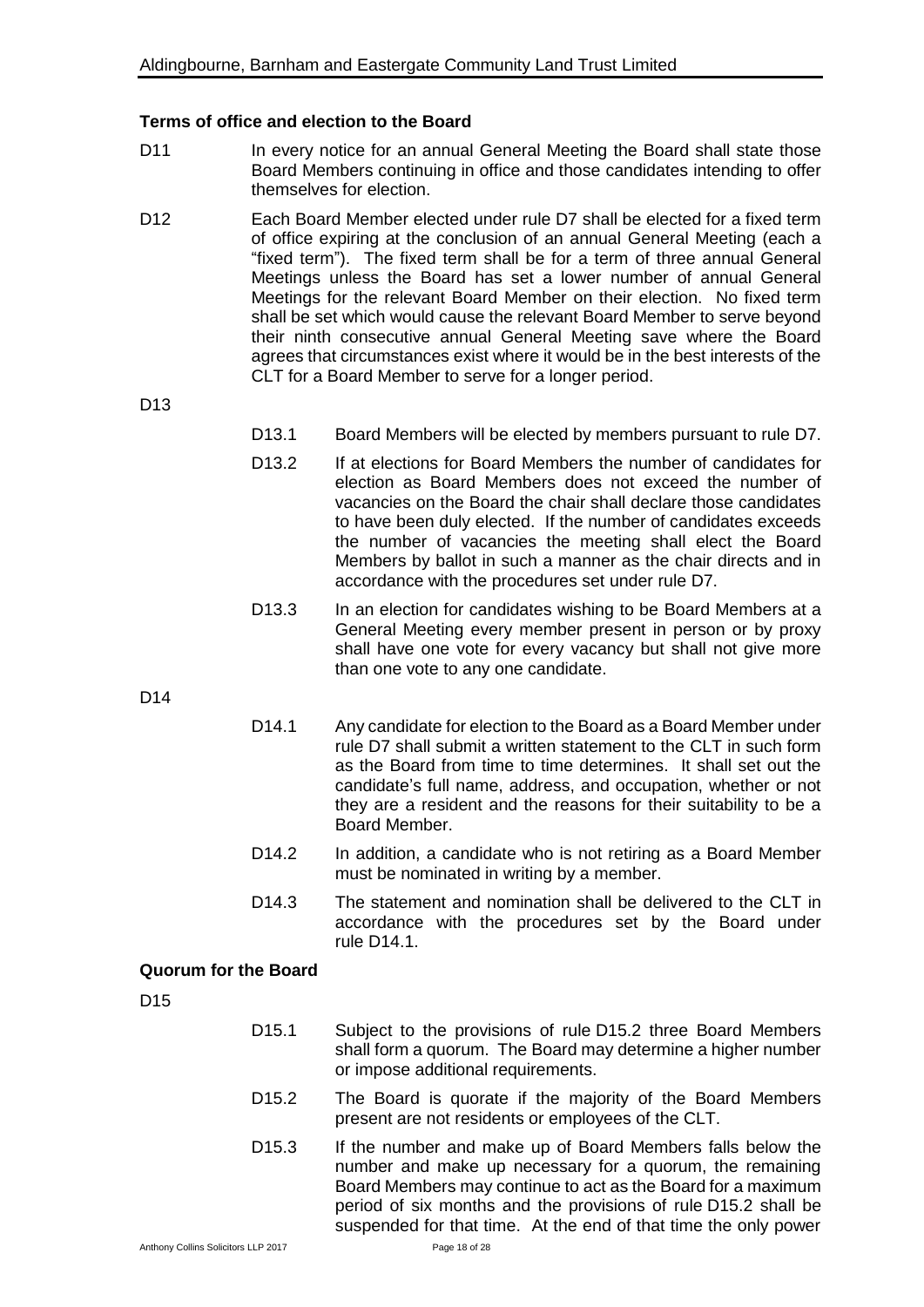that the Board may exercise shall be to bring the number of Board Members up to that required by these rules.

#### **Board Members' interests**

- D16 No Board Member, co-optee or member of a committee shall have any financial interest in any contract or other transaction with the CLT or with any other group member, or be granted a benefit by the CLT, unless such interest or benefit:
	- D16.1 is expressly permitted by these rules or under any determination or guidance by the Regulator from time to time; or
	- D16.2 would not be in breach of, and would not be inconsistent with, any determination, guidance, standard or code published by the Regulator or any code of conduct and/or governance adopted by the Board.
- D17 Any Board Member, co-optee or member of a committee, having an interest in any arrangement between the CLT and someone else shall disclose their interest, before the matter is discussed by the Board or any committee. Such disclosure must comply with any code of conduct and/or governance adopted by the Board from time to time. Unless it is expressly permitted by these rules they shall not remain present (unless requested to do so by the Board or committee), and they shall not have any vote on the matter in question.
- D18 Subject to rule D19, if a question arises at a meeting of Board Members or of a committee of Board Members as to the right of a Board Member to participate in the meeting (or part of the meeting) for voting or quorum purposes, the question may, before the conclusion of the meeting, be referred to the chair, whose ruling in relation to any Board Member other than the chair is to be final and conclusive.
- D19 If any question as to the right to participate in the meeting (or part of the meeting) should arise in respect of the chair or chair of the committee, the question is to be decided by a decision of the Board Members or members of that committee at that meeting, for which purpose the chair or chair of the committee is not to be counted as participating in the meeting (or that part of the meeting) for voting or quorum purposes.
- D20 Any decision of the Board or of a committee shall not be invalid because of the subsequent discovery of an interest which should have been declared.
- D21 Every Board Member, co-optee and member of a committee shall ensure that the secretary at all times has a list of:
	- D21.1 all other bodies in which they have an interest as:
		- D<sub>21.1.1</sub> a director or officer or
		- D21.1.2 a member of a firm or
		- D21.1.3 an official or elected member of any statutory body or
		- D21.1.4 the owner or controller of more than two per cent of a company the shares in which are publicly quoted or more than ten per cent of any other company;
	- D21.2 any property owned or managed by the CLT which they occupy; or
	- D21.3 any other significant or material interest.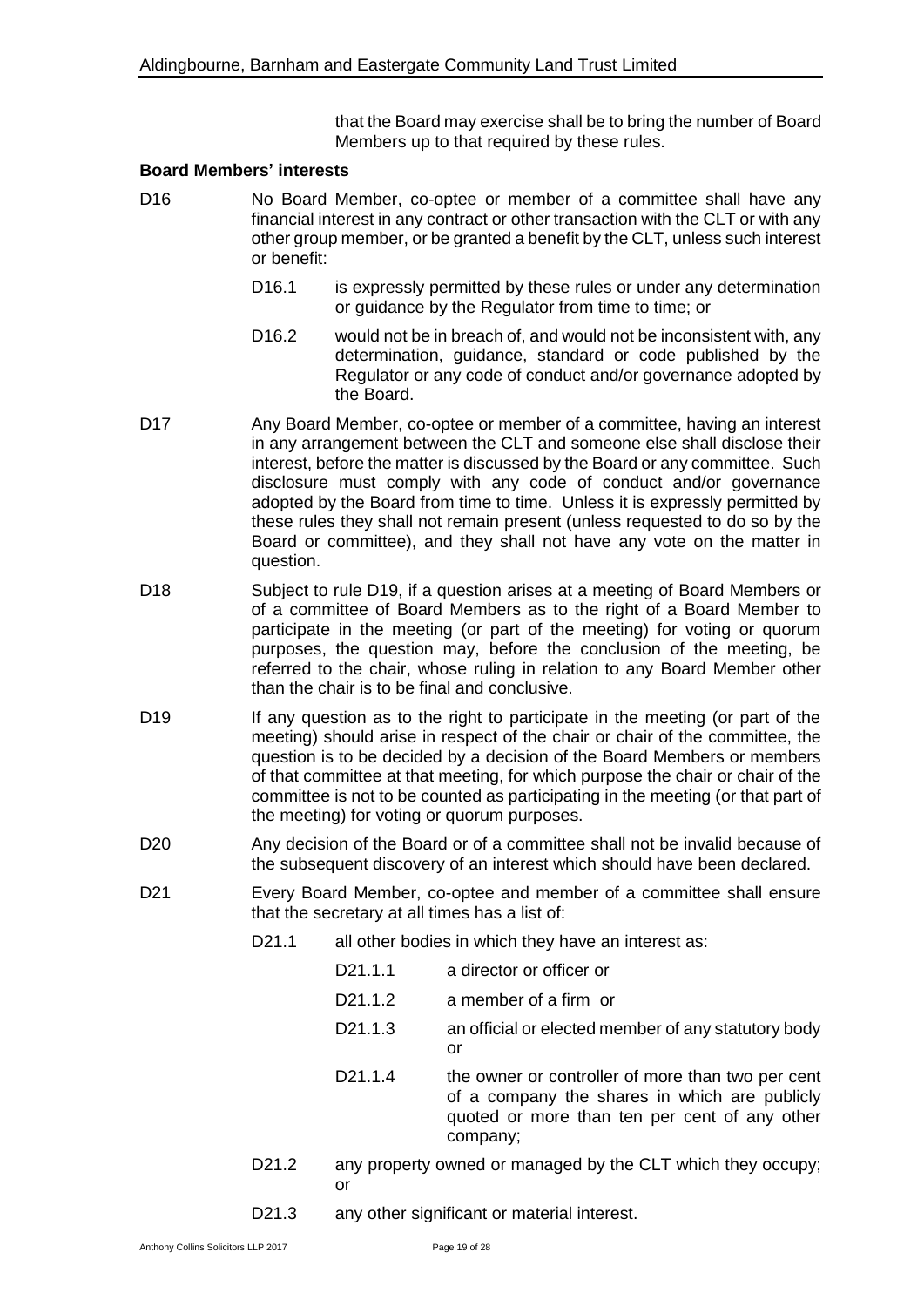- D22 If requested by a majority of the Board or members of a committee at a meeting convened specially for the purpose, a Board Member, co-optee or member of a committee failing to disclose an interest as required by these rules shall vacate their office either permanently or for a period of time as the Board directs.
- D23 Notwithstanding rule D16, the CLT may:
	- D23.1 pay properly authorised expenses to Board Members, co-optees and members of committees when actually incurred on the CLT's business;
	- D23.2 pay insurance premiums in respect of insurance taken out to insure officers and employees;
	- D23.3 pay reasonable remuneration, fees, allowances or recompense for loss of earnings to Board Members, co-optees and members of committees; and
	- D23.4 grant reasonable and proper benefits to Board Members, cooptees and members of committees; provided that any such payment or benefit is in accordance with any code of conduct and/or governance adopted by the Board from time to time.
- D24 A Board Member, co-optee or member of a committee shall not have an interest for the purpose of rules D16 to D21 as a Board Member, director or officer of any other group member.
- D25 Board Members, co-optees or members of committees who are residents of the CLT or any other group member shall be deemed not to have an interest for the purpose of rules D16 to D21 in any decision affecting all or a substantial group of residents of the CLT.
- D26 The grant of a tenancy, licence or lease by the CLT or by any other group member at the direction of another body or on a basis which is consistent with any applicable guidance, determination, standard or code of practice of the Regulator (or any code of conduct and/or governance of the Board from time to time, adopted by the Board) to a Board Member, co-optee or member of a committee is not the grant of a benefit for the purpose of rule D16.

#### **Meetings of the Board**

- D27 The Board shall meet at least three times every calendar year. At least seven days' written notice (sent by post, fax or Electronic Communication) of the date and place of every Board meeting shall be given by the secretary to all Board Members and co-optees. The Board may meet on shorter notice where not less than seventy-five per cent of the Board Members so agree.
- D28 Meetings of the Board may be called by the secretary, or by the chair, or by two Board Members who give written notice to the secretary specifying the business to be carried out. The secretary shall send a written notice to all Board Members and co-optees to the Board as soon as possible after receipt of such a request. Pursuant to the request, the secretary shall call a meeting on at least seven days' notice but not more than fourteen days' notice to discuss the specified business. If the secretary fails to call such a meeting then the chair or two Board Members, whichever is the case, shall call such a meeting.

#### **Availability of certain Board statements**

D29 The Board shall agree and make available:

D29.1 the Board's statement of the values and objectives of the CLT;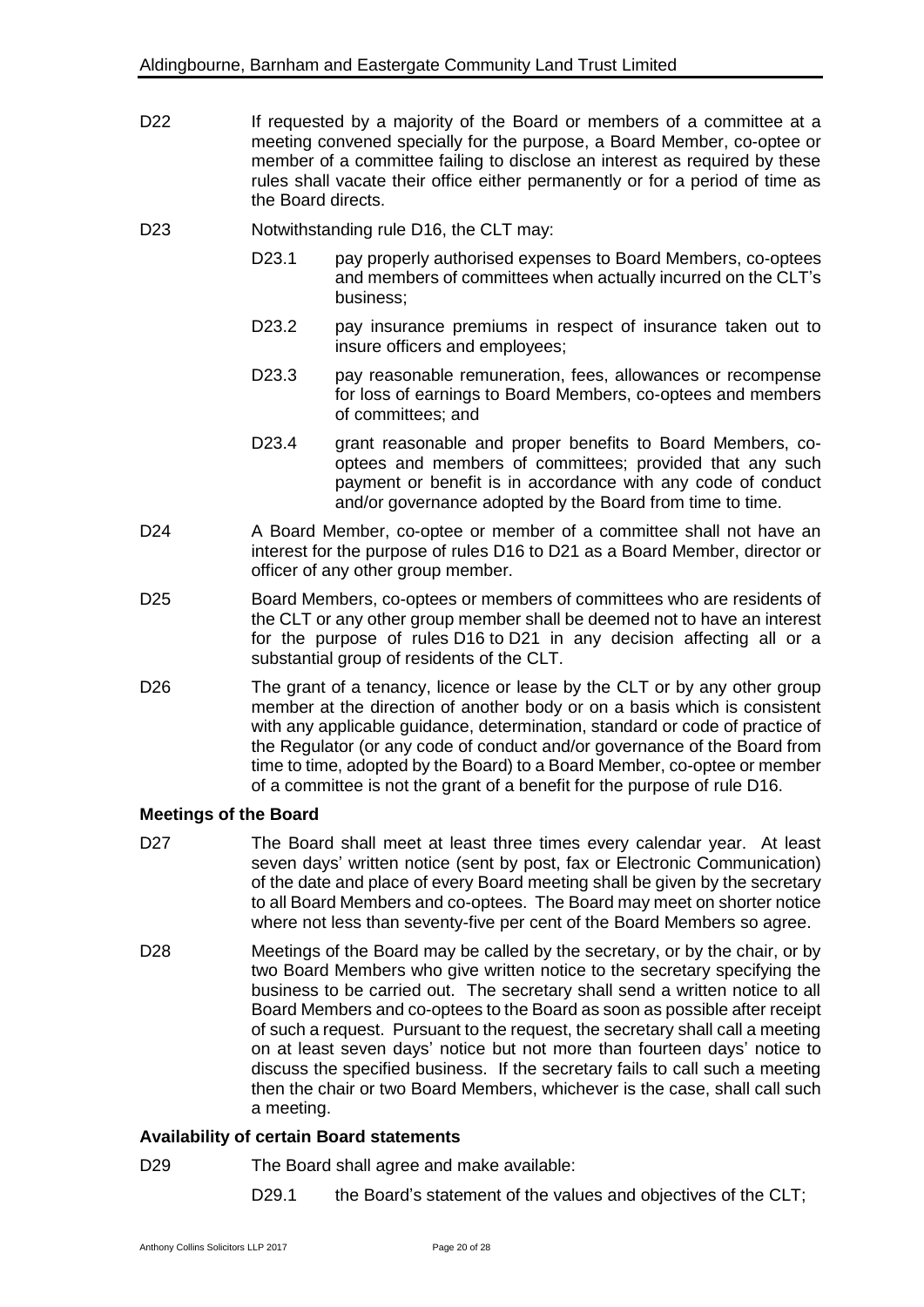- D29.2 a statement of the current obligations of Board Members to the Board and the CLT;
- D29.3 the policy for electing new Board Members adopted pursuant to rule D7.
- D29.4 the policy for admitting new members adopted pursuant to rule C12.

The Board may vary the form of these statements from time to time.

#### **Management and delegation**

- D30 The Board may delegate any powers under written terms of reference to its committees or to officers or employees. Those powers shall be exercised in accordance with any written instructions given by the Board.
- D31 The Board may reserve to itself certain significant matters that cannot be delegated to committees or employees.
- D32 The membership of any committee shall be determined by the Board. Every committee shall include one Board Member or co-optee to the Board. The Board will appoint the chair of any committee and shall specify the quorum.
- D33 All acts and proceedings of any committee shall be reported to the Board.
- D34 No committee can incur expenditure on behalf of the CLT unless at least one Board Member or co-optee of the Board on the committee has voted in favour of the resolution and the Board has previously approved a budget for the relevant expenditure.

#### **Miscellaneous provisions**

- D35 All decisions taken at a Board or any committee meeting in good faith shall be valid even if it is discovered subsequently that there was a defect in the calling of the meeting, or the appointment of the members at a meeting.
- D36 A resolution sent to all Board Members or all members of a committee and signed, or confirmed electronically by three-quarters of the Board Members or three-quarters of the members of a committee shall be as valid and effective as if it had been passed at a properly called and constituted meeting of the Board or committee and may consist of documents in the same form and signed or confirmed electronically by one or more persons.
- D37 Meetings of the Board or a committee can take place in any manner and through any medium which permits those attending to hear and comment on the proceedings. Any person who attends in this manner will be deemed to be present at the meeting and whether or not all are assembled in one place.
- D38 Notice may be given to Board Members or members of a committee by hand, post, fax or Electronic Communication at the last address for such communication given to the secretary. The accidental failure to give notice to a Board Member or member of a committee or the failure of the Board Member or committee member to receive such notice shall not invalidate the proceedings of the Board.

# **PART E CHAIR, VICE CHAIR, CHIEF EXECUTIVE, SECRETARY AND OTHER OFFICERS**

#### **The chair**

E1 The CLT shall have a chair, who shall chair Board meetings, and shall be elected by the Board on such terms as the Board determines. The CLT may also have a vice chair who, in the chair's absence, shall act as the chair and have the chair's powers and duties and who shall be elected by the Board.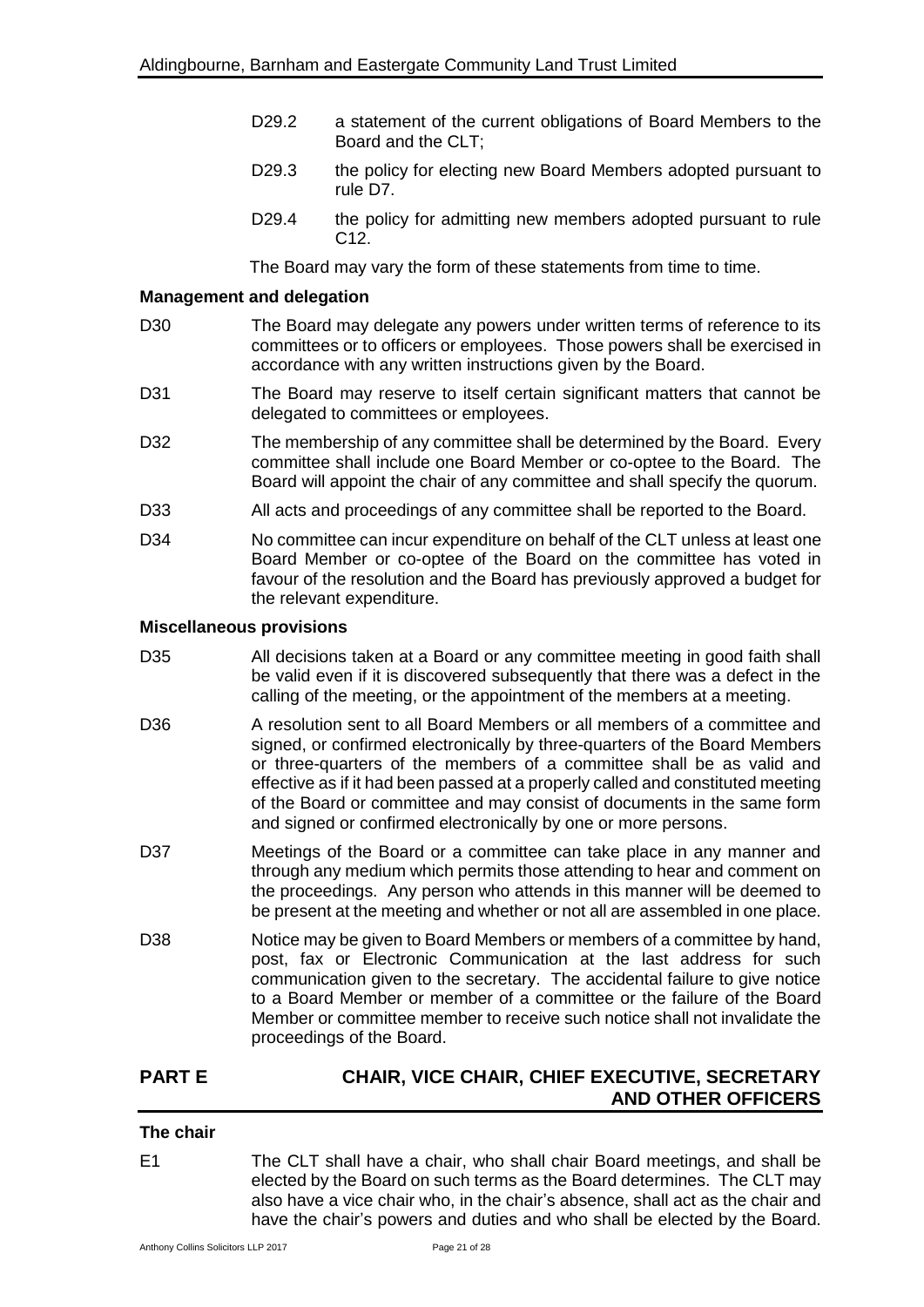The arrangements for election and removal of any vice chair shall be determined by the Board.

- E2 The first item of business for any Board meeting when there is no chair (or vice chair) or the chair (or vice chair) is not present shall be to elect a chair for the purpose of the meeting. The chair shall at all times be a member and a Board Member and cannot be an employee.
- E3 In a case of an equality of votes, the chair shall have a second vote.
- E4 The chair of the CLT may be removed at a Board meeting called for that purpose provided the resolution is passed by at least two-thirds of the members of the Board present and voting at the meeting.

#### **The chair's responsibilities**

E5 The chair's responsibilities will be set out in a written document and agreed by the Board.

#### **The chief executive**

E6 The CLT may have a chief executive appointed by the Board. The chief executive shall be appointed with a written and signed contract of employment, which shall include a clear statement of the duties of the chief executive.

#### **The secretary**

E7 The CLT shall have a secretary who shall be appointed by the Board and who may be an employee. The Board may also appoint a deputy secretary (who may also be an employee) to act as secretary in the secretary's absence. The secretary's duties will be clearly set out in writing and agreed by the Board.

#### **Other officers**

E8 The Board may designate as officers such other executives, internal auditor and staff of the CLT on such terms (including pay) as it from time to time decides.

#### **Miscellaneous**

- E9 Every officer or employee shall be indemnified by the CLT for any amount reasonably incurred in the discharge of their duty.
- E10 Except for the consequences of their own dishonesty or negligence no officer or employee shall be liable for any losses suffered by the CLT.

### **PART F FINANCIAL CONTROL AND AUDIT**

#### **Auditor**

- F1 The CLT, if required by law to do so, shall appoint an auditor to act in each financial year. They must be qualified as provided by section 91 of the Act.
- F2 The following cannot act as auditor:
	- F2.1 an officer or employee of the CLT;
	- F2.2 a person employed by or employer of, or the partner of, an officer or employee of the CLT.
- F3 The CLT's auditor may be appointed by the Board or by a resolution of members.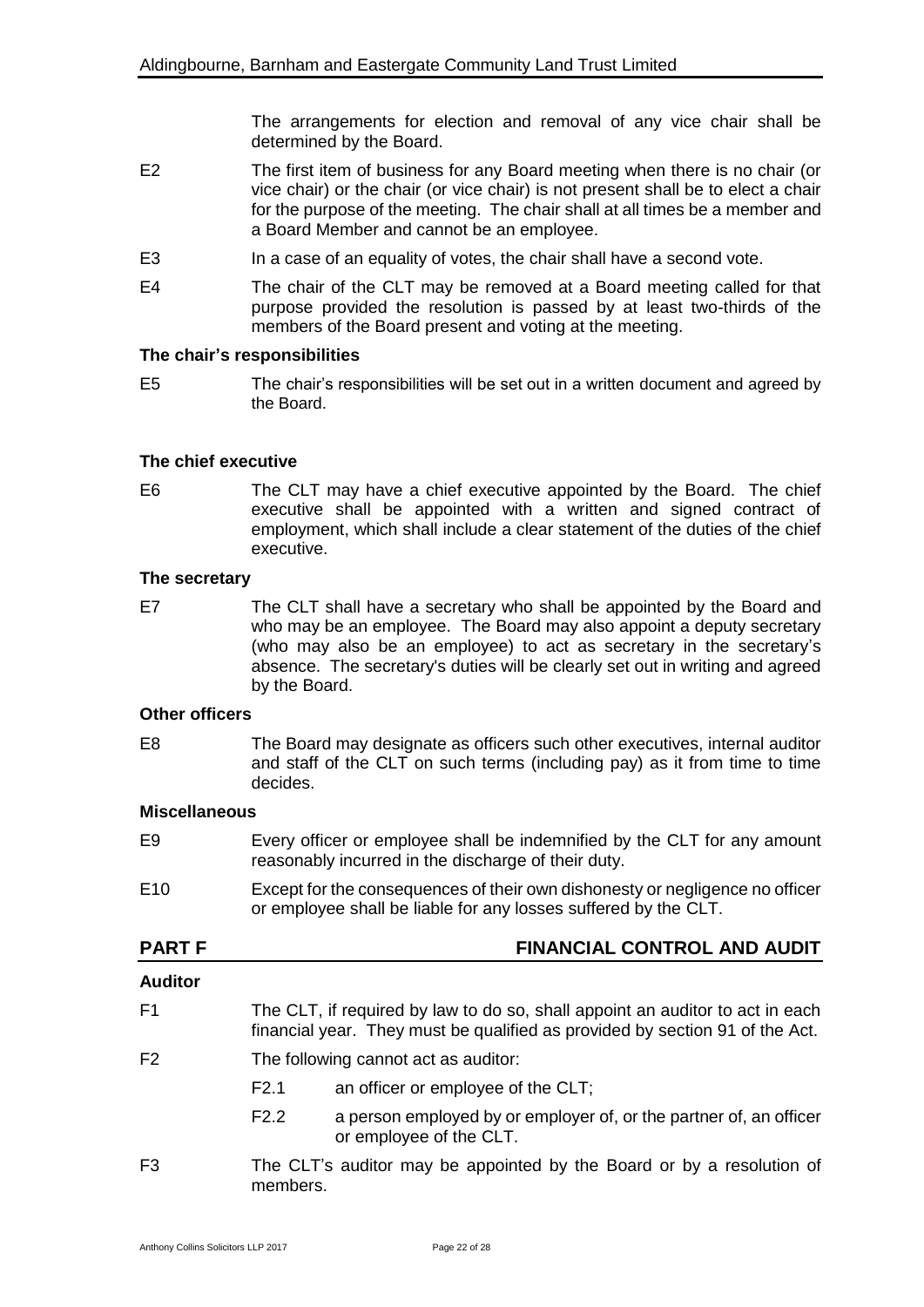- F4 Where an auditor is appointed to audit the accounts for the preceding year, they shall be re-appointed to audit the current years as well unless:
	- F4.1 a General Meeting has appointed someone else to act or has resolved that the auditor cannot act; or
	- F4.2 the auditor does not want to act and has told the CLT so in writing; or
	- F4.3 the person is not qualified or falls within rule F2 (above); or
	- F4.4 the auditor has become incapable of acting; or
	- F4.5 notice to appoint another auditor has been given and, in accordance with section 93 (4) (b) of the Act, the resolution cannot be proceeded with at the meeting because of the death or incapacity of the person or because the person is ineligible for appointment for the current year of account.

F5

- F5.1 No less than twenty-eight days' notice shall be given for a resolution to appoint another person as auditor, or to forbid a retiring auditor being re-appointed;
- F5.2 the CLT shall send a copy of the resolution to the retiring auditor and also give notice to its members at the same time and in the same manner, if possible;
- F5.3 if not, the CLT shall give notice by advertising in a local newspaper at least 14 days before the proposed meeting. The retiring auditor can make representations to the CLT which must be notified to its members under section 95 of the Act.

### **Auditor's duties**

F6 The findings of the auditor shall be reported to the CLT, in accordance with section 87 of the Act. The Board shall produce the revenue account and balance sheet audited by the auditor, if required, and the auditor's report, if required, at each annual General Meeting. The Board shall also produce its report on the affairs of the CLT which shall be signed by the person chairing the meeting which adopts the report.

# **Accounting requirements**

- F7 The end of the accounting year must be a date allowed by the Registrar.
- F8 The CLT shall keep proper books of account detailing its transactions, its assets and its liabilities, in accordance with sections 75 and 76 of the Act.
- F9 The CLT shall establish and maintain satisfactory systems of control of its books of account, its cash and all its receipts and payments.

# **Annual returns and balance sheets**

F10 Every year, within the time period specified by legislation, the secretary shall send the CLT's annual return to the Registrar. The return shall be prepared in accordance with the period specified in the Act, or such other date allowed by the Registrar and shall be lodged within the period required by law. The annual return shall be accompanied by the auditor's report, if required, for the period of the return and the accounts and balance sheets to which it refers.

### **Borrowing**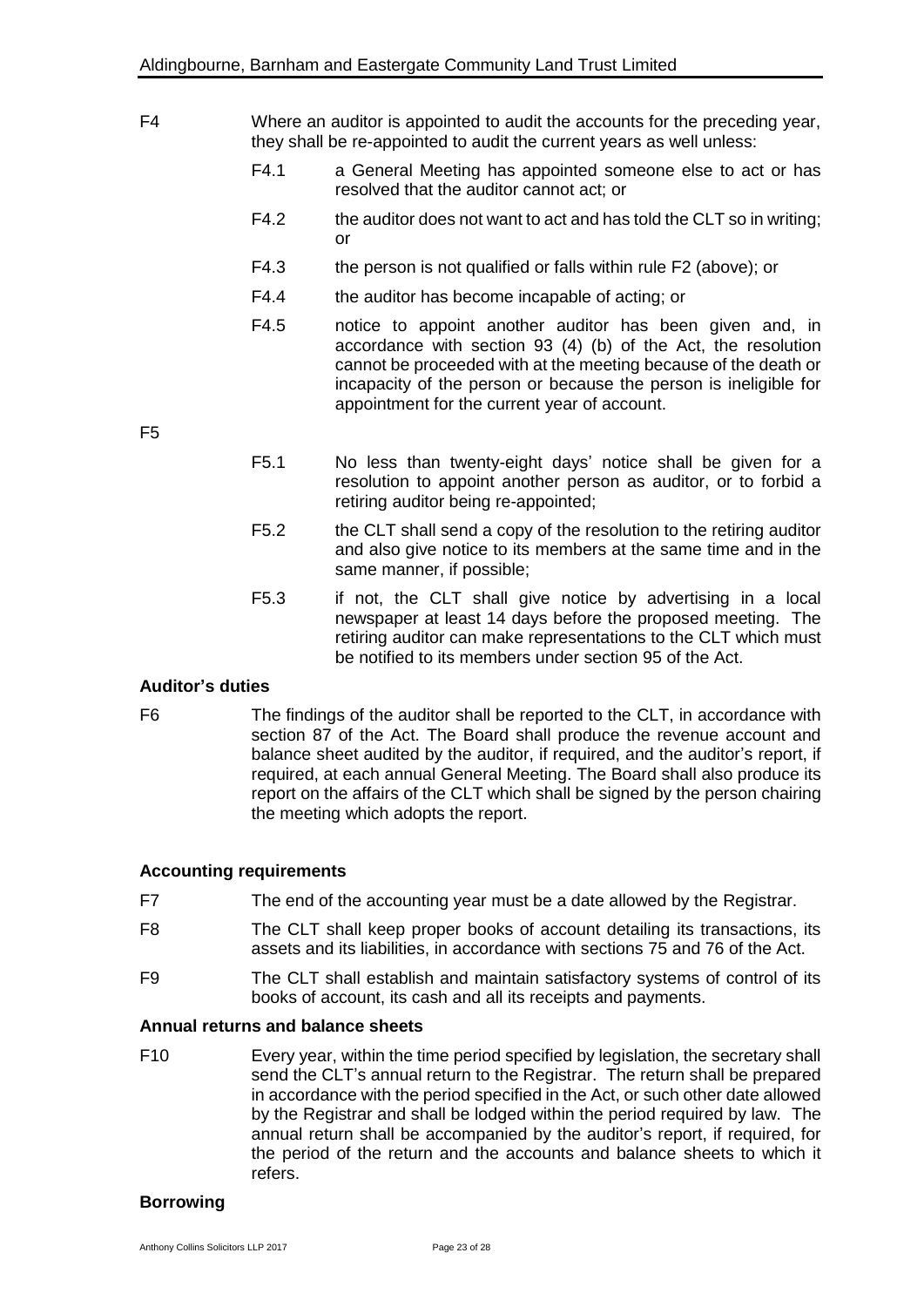- F11 The total borrowings of the CLT at any time shall not exceed £500 million (five hundred million) pounds sterling or such a larger sum as the CLT determines from time to time in General Meeting. For the purpose of this rule F11, any amount of the CLT's borrowings in any currency other than pounds sterling (as may be permitted or not prohibited by the Regulator from time to time) shall be converted to sterling at the exchange rate or rates applicable under the related derivative transaction or transactions by which the CLT has hedged its exposure to currency exchange rate movements in relation to the principal amount of such borrowings or in the absence of such a rate or rates (in whole or in part) using the official spot exchange rate or rates recognised by the Bank of England for the conversion of that currency or currency unit into sterling at or about 11:00 on the relevant day.
- F12 The rate of interest payable at the time terms of borrowing are agreed on any money borrowed shall not exceed the rate of interest which, in the opinion of the Board, is reasonable having regard to the terms of the loan. The Board may delegate the determination of the said interest rate within specified limits to an officer, Board Member or a committee.

F13

|                                   | F13.1             | In respect of any proposed borrowing, for the purposes of<br>rule F11 and in relation to the amount remaining undischarged of<br>any deferred interest or index-linked monies or amounts on any<br>deep discounted security previously borrowed by the CLT, the<br>amount of such pre-existing borrowing shall be deemed to be the<br>amount required to repay such pre-existing borrowing in full if<br>such pre-existing borrowing became repayable in full at the time<br>of the proposed borrowing; |
|-----------------------------------|-------------------|---------------------------------------------------------------------------------------------------------------------------------------------------------------------------------------------------------------------------------------------------------------------------------------------------------------------------------------------------------------------------------------------------------------------------------------------------------------------------------------------------------|
|                                   | F <sub>13.2</sub> | for the purposes of rule F12 in respect of any proposed borrowing<br>intended to be on deferred interest or index-linked terms or on<br>any deep discounted security the amount of borrowing shall be<br>deemed to be the proceeds of such proposed borrowing<br>receivable by the CLT at the time of the proposed borrowing; and                                                                                                                                                                       |
|                                   | F <sub>13.3</sub> | no person dealing in good faith with the CLT shall be concerned<br>to know whether rule F11 or F12 or this rule F13 have been<br>complied with.                                                                                                                                                                                                                                                                                                                                                         |
| <b>Investment</b>                 |                   |                                                                                                                                                                                                                                                                                                                                                                                                                                                                                                         |
| F <sub>14</sub>                   |                   | The funds of the CLT may be invested in accordance with section 27 of the<br>Act by the Board in such manner as it determines.                                                                                                                                                                                                                                                                                                                                                                          |
| <b>PART G</b>                     |                   | <b>MISCELLANEOUS AND STATUTORY</b>                                                                                                                                                                                                                                                                                                                                                                                                                                                                      |
| <b>Registered office and name</b> |                   |                                                                                                                                                                                                                                                                                                                                                                                                                                                                                                         |
| G <sub>1</sub>                    |                   | The CLT's registered office is:                                                                                                                                                                                                                                                                                                                                                                                                                                                                         |
|                                   |                   | Parish Office, Barnham Community Hall, Murrell's Field, Yapton Road,<br>Barnham, West Sussex, PO22 0AY                                                                                                                                                                                                                                                                                                                                                                                                  |
| G <sub>2</sub>                    |                   | The CLT's registered name must:                                                                                                                                                                                                                                                                                                                                                                                                                                                                         |
|                                   | G2.1              | be placed prominently outside every office or place of business;<br>and                                                                                                                                                                                                                                                                                                                                                                                                                                 |
|                                   | G2.2              | be engraved on its seal (if any); and                                                                                                                                                                                                                                                                                                                                                                                                                                                                   |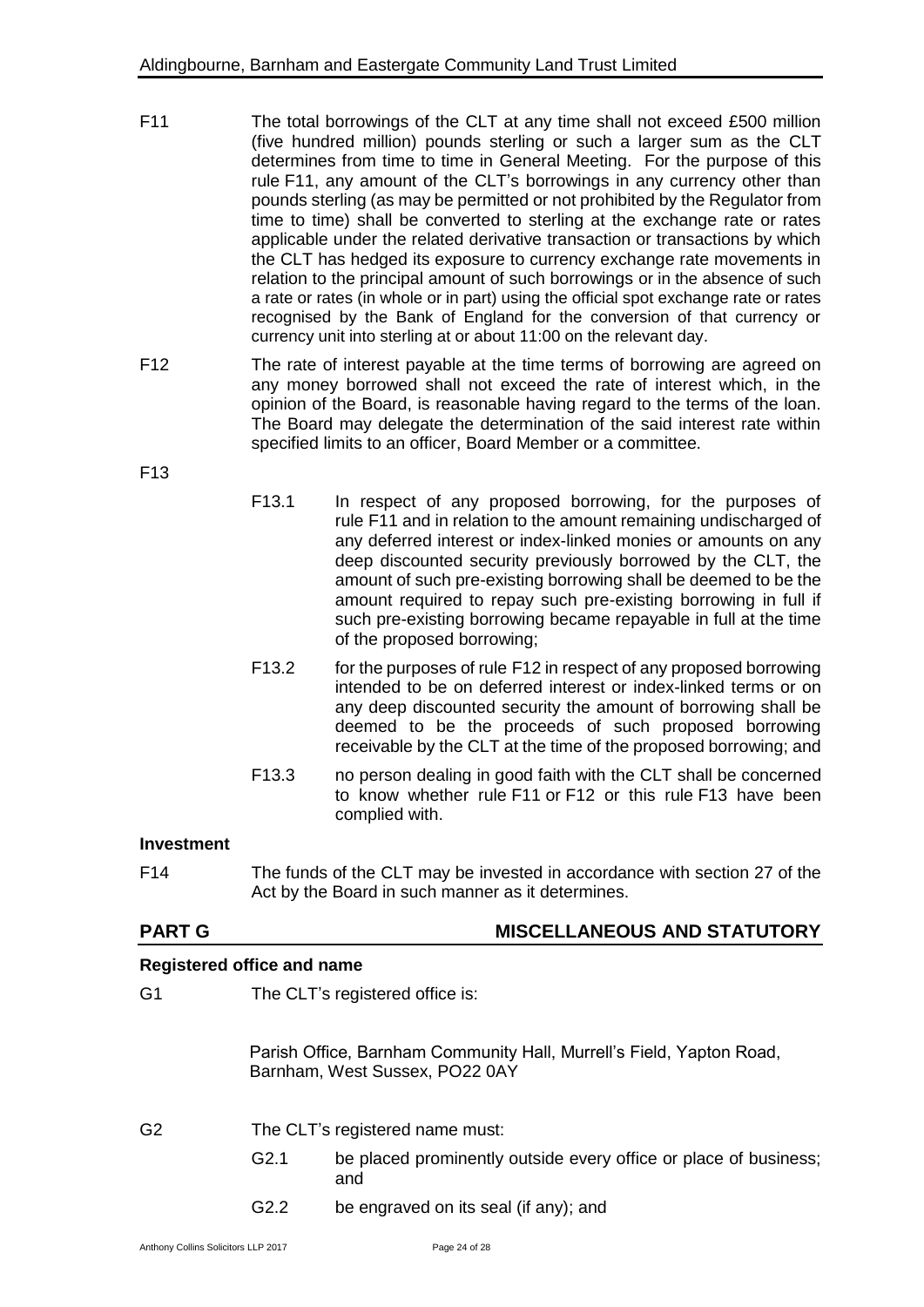G2.3 be stated on its business letters, notices, advertisements, official publications, cheques, invoices, website and any other formal corporate communication whether electronic or otherwise.

#### **Disputes**

G3 Any dispute on a matter covered by the rules shall be referred by either party to a suitably qualified independent mediator for settlement. The mediator shall be appointed by agreement between the parties or, in default of agreement, by the Centre for Effective Dispute Resolution whether the disagreement be as to the qualifications, the identity of the mediator or otherwise. The mediation will be conducted in accordance with the requirements of the mediator. Both parties will be obliged to comply and cooperate with this procedure at each stage and to share equally the costs of appointment of the relevant mediator as referred to above. Costs thereafter will be borne as the mediator will determine. Where the dispute is not resolved by mediation, any claim shall be dealt with in the county court which shall have sole jurisdiction over any dispute arising under the rules.

#### **Minutes, seal, registers and books**

- G4 The minutes of all General Meetings and all Board and committee meetings shall be recorded, agreed at the relevant subsequent meeting and signed by the chair of the subsequent meeting and stored safely.
- G5 The secretary shall keep the seal (if any). It shall not be used except under the Board's authority. It must be affixed by one Board Member signing and the secretary countersigning or in such other way as the Board resolves. The Board may in the alternative authorise the execution of deeds in any other way permitted by law.
- G6 The CLT must keep at its registered office:
	- G6.1 the Register of Members showing:
		- G6.1.1 the names and addresses of all the members and
			- G6.1.2 a statement of all the shares held by each member or Board Member and the amount paid for them and
			- G6.1.3 a statement of other property in the CLT held by the member and
			- G6.1.4 the date that each member was entered in the Register of Members;
	- G6.2 a duplicate Register of Members showing the names and addresses of members and the date they became members;
	- G6.3 a register of the names and addresses of the officers, their offices and the dates on which they assumed those offices as well as a duplicate;
	- G6.4 a register of holders of any loan;
	- G6.5 a register of mortgages and charges on land; and
	- G6.6 a copy of the rules of the CLT.
- G7 The CLT must display a copy of its latest balance sheet and auditor's report (if one is required by law) at its registered office.
- G8 The CLT shall give to all members on request copies of its last annual return with the auditor's report (if one is required by law) on the accounts contained in the return, free of charge.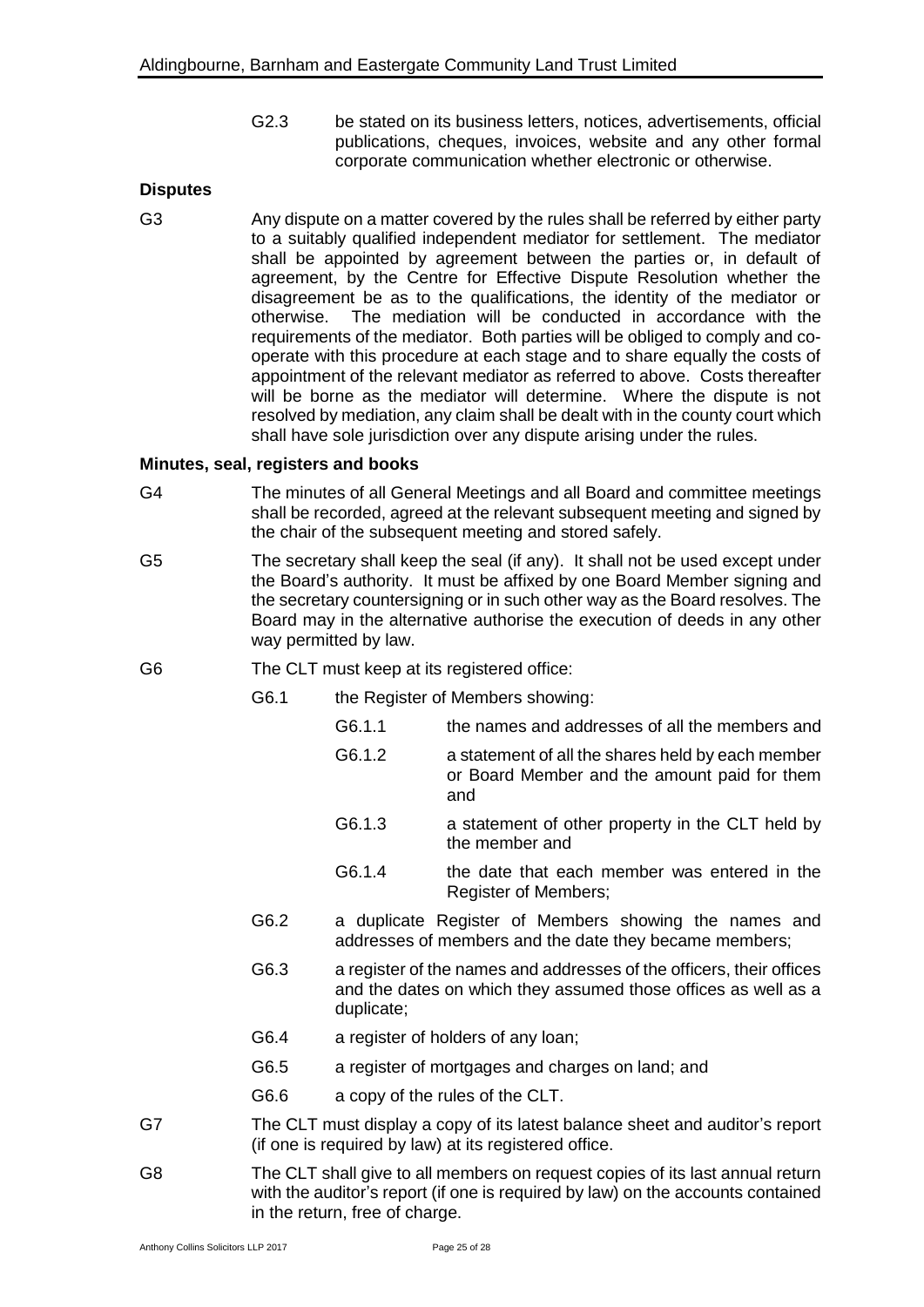G9 The secretary shall give a copy of the rules of the CLT to any person on demand who pays such reasonable sum as permitted by law.

#### **Statutory applications to the Registrar**

- G10 Ten members can apply to the registrar to appoint an accountant to inspect the books of the CLT, provided all ten have been members of the CLT for a twelve-month period immediately before their application.
- G11 The members may apply to the registrar in order to get the affairs of the CLT inspected or to call a special General Meeting. One hundred members, or one-tenth of the members, whichever is the lesser, must make the application.

#### **Amendment of rules**

G12

- G12.1 The rules of the CLT may be rescinded or amended but not so as to stop the statutory asset lock applying where adopted.
- G12.2 The rules may only be amended by a resolution put before the members by the Board and approved by at least two-thirds of the Board prior to approval by the members.
- G12.3 rules A2; A3; A4; B1; B2; B3; C2; C3; D15; D27; G12 and G14 can only be amended or rescinded by way of a written resolution or by three-fourths of the votes cast at a General Meeting. Any other rule can be rescinded or amended by two-thirds of the votes cast at a General Meeting or by way of a written resolution.
- G12.4 An application to register rule changes approved in accordance with this rule shall be made as soon as possible to the Registrar after such approval. No amendment to the CLT's rules is valid until it is registered.

#### **Dissolution**

G13 The CLT may be dissolved by a three-fourths majority of members who sign an instrument of dissolution in the prescribed format or by winding-up under the Act.

#### G14

- G14.1 Any property that remains, after the CLT is wound-up or dissolved and all debts and liabilities dealt with, the members may resolve to give or transfer to another body with objects similar to that of the CLT or where the statutory asset lock applies to the CLT to another body in accordance with rule A5.6;
- G14.2 if no such institution exists, the property shall be transferred or given to the Housing Associations Charitable Trust;
- G14.3 if the CLT is registered as a provider of social housing with the Regulator any transfer or gift must be in compliance with the Housing and Regeneration Act 2008 or any other relevant legal and regulatory provisions which exist from time to time.

### **Interpretation of terms**

- G15 In these rules, including this rule, unless the subject matter or context is inconsistent:
	- G15.1 words importing the singular or plural shall include the plural and singular respectively;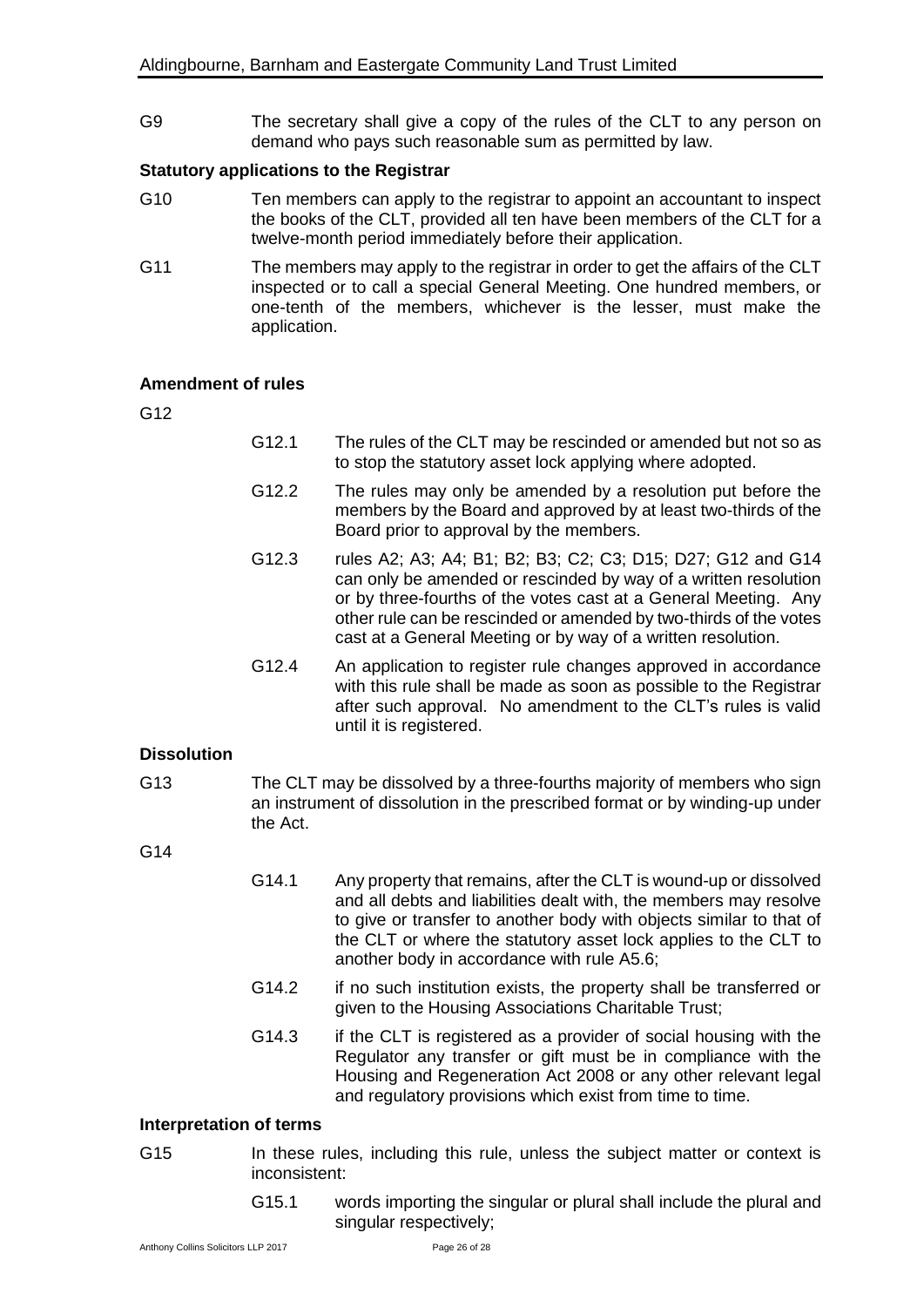- G15.2 words importing gender shall include the male and female genders;
- G15.3 references to any provision in any Act shall include reference to such provision as from time to time amended, varied, replaced, extended or re-enacted and to any orders or regulations made under such provision;
- G15.4 "the Act" shall mean the Cooperative and Community Benefit Societies Act 2014;
- G15.5 "amendment of rules" shall include the making of a new rule and the rescission of a rule, and "amended" in relation to rules shall be construed accordingly;
- G15.6 "Board" shall mean the Board appointed in accordance with Part D and "Board Member" or "member of the Board" shall mean a member of the Board for the time being but shall not include a person co-opted to the Board under rule D5;
- G15.7 "chair" shall, save in rule E1 and where applicable, include the vice chair;
- G15.8 "the CLT" shall mean the Aldingbourne, Barnham and Eastergate Community Land Trust Limited of which these are the registered rules;
- G15.9 "Community Land Trust" has the meaning set out in section 79(2) of the Housing and Regeneration Act 2008;
- G15.10 "Electronic Communication" shall have the meaning set out in section 148 of the Act;
- G15.11 "derivative transaction" means any transaction which is a forward, swap, future, option or other derivative on one or more rates, currencies, commodities, equity securities or other equity instruments, debt securities or other debt instruments, economic indices or measures of economic risk or value, or other benchmarks against which payments or deliveries are to be made, or any combination of these transactions.
- G15.12 "General Meeting " shall mean a General Meeting of the CLT's members and held in accordance with rules C17 – C28:
- G15.13 "member" shall mean one of the persons referred to in rule C5 and means "member" as defined by the Act;
- G15.14 "officer" shall include the chair and secretary of the CLT and any Board Member for the time being and such other persons as the Board may appoint under rule E9;
- G15.15 "property" shall include all real and personal estate (including loan stock certificates, books and papers);
- G15.16 "Register of Members" means the register kept in accordance with rule G6.1;
- G15.17 "Registrar" means the Financial Services Authority or any statutory successor to or any assignee of any or all of its relevant functions from time to time;
- G15.18 "Regulator" means the Homes and Communities Agency acting through its Regulation Committee established pursuant to the Housing and Regeneration Act 2008 or any future body or authority (including any statutory successor) carrying on similar regulatory functions;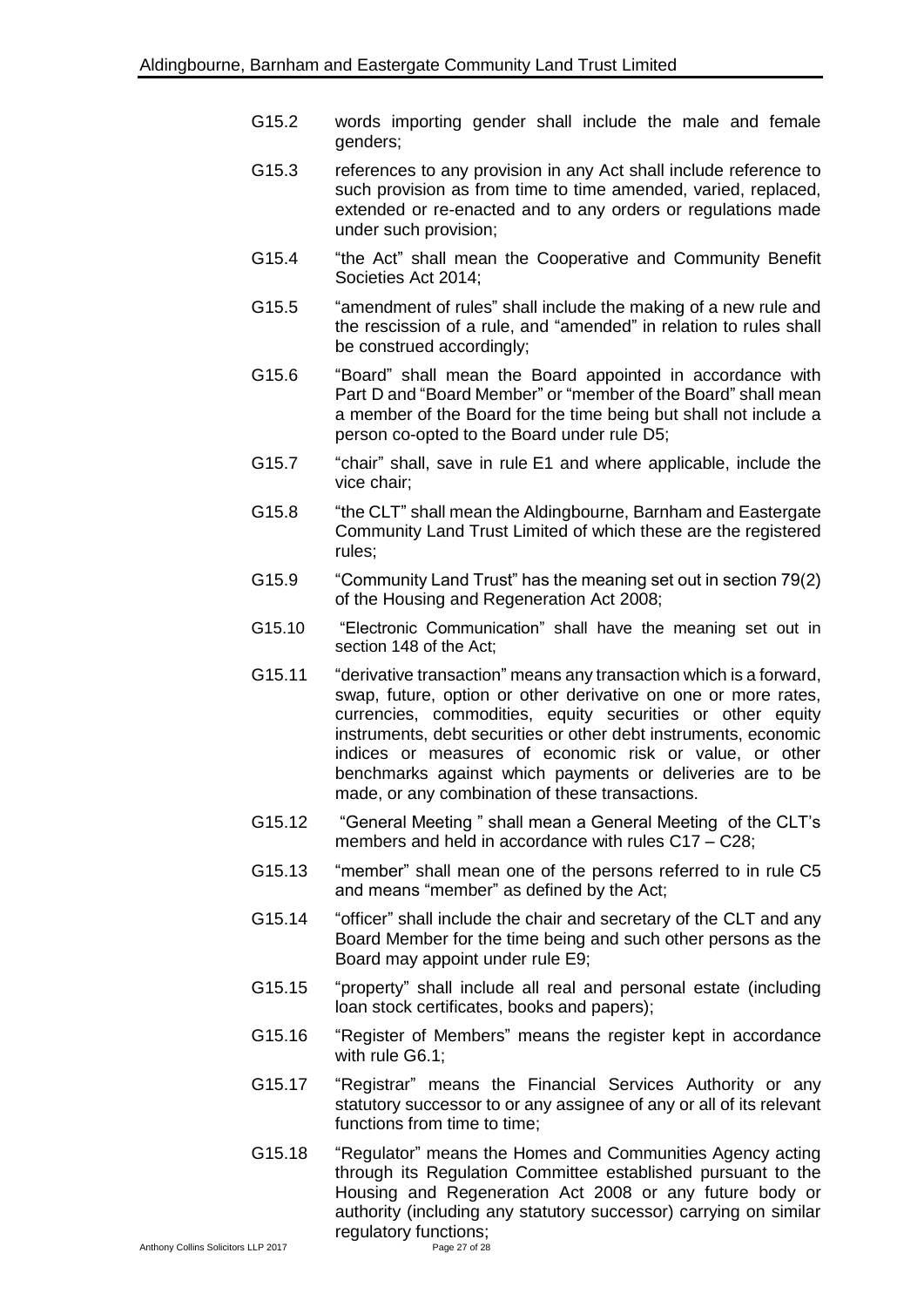- G15.19 "resident" means a person who alone or jointly with others is either an applicant accepted for housing in the first dwellings to be built by the CLT or holds a tenancy, lease or licence to occupy the CLT's premises for residential use or the premises of anybody whose accounts must be consolidated with the CLT's or any other group member;
- G15.20 "these rules" shall mean the registered rules of the CLT for the time being;
- G15.21 "secretary" means the officer appointed by the Board to be the secretary of the CLT or other person authorised by the Board to act as the secretary's deputy;
- G15.22 "social housing" means low cost rental accommodation and low cost home ownership accommodation as defined in sections 69 and 70 and social housing as defined in section 77 of the Housing and Regeneration Act 2008.
- G16 Nothing in these rules overrides the provisions of the Act (as amended, rescinded or replaced), including the requirement for resolutions to be passed in accordance with statutory procedures set out therein.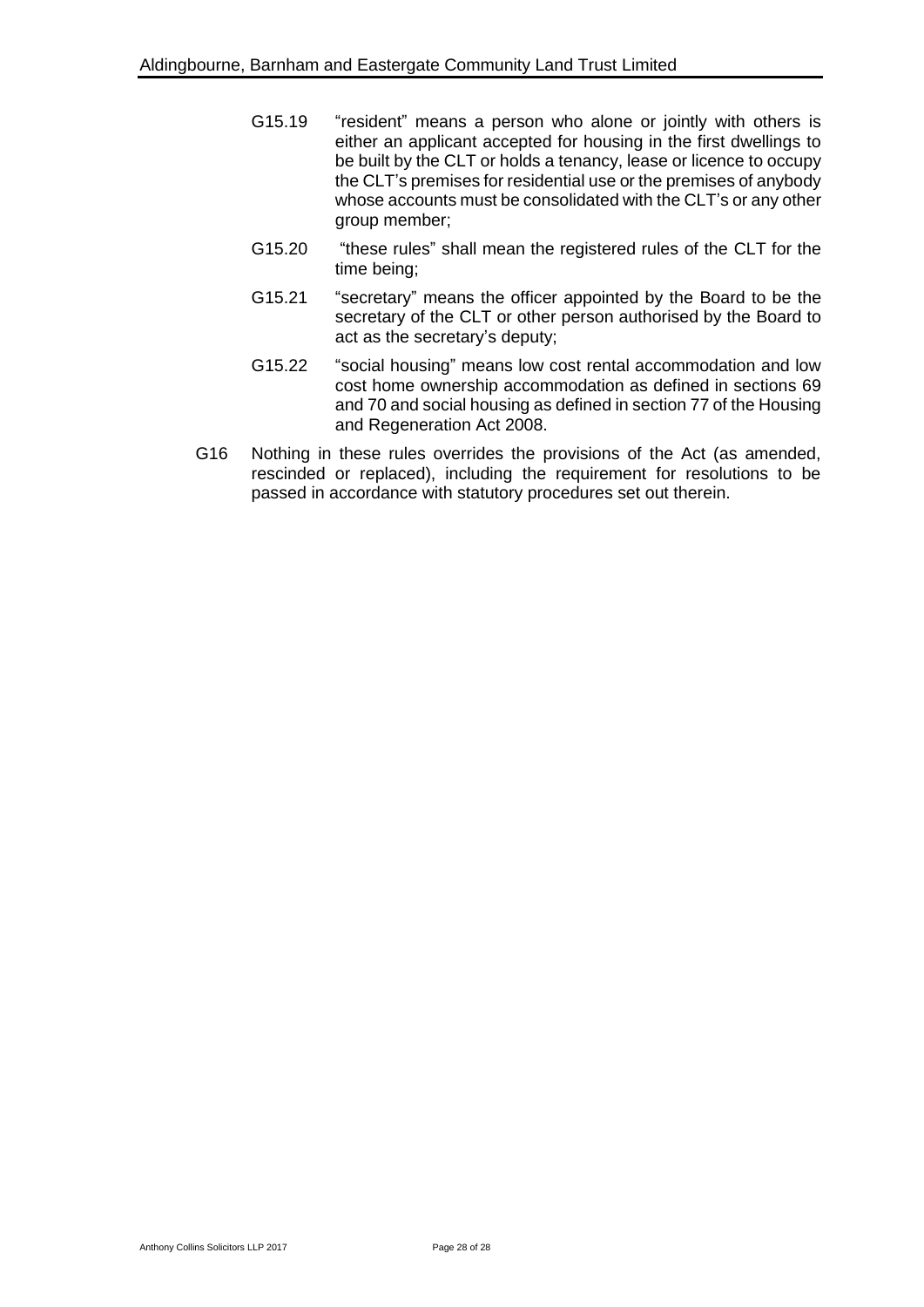Aldingboume, Barnham and Eastergate Community Land Trust Limited

1 <u>Lauise O. Beata</u> (Louise BEATON) member 2. Alterine (Mr M.Link) member 3. <del>Survelisder (ENNA PINOBE)</del> Unknow CLEVIN DEAN) Secretary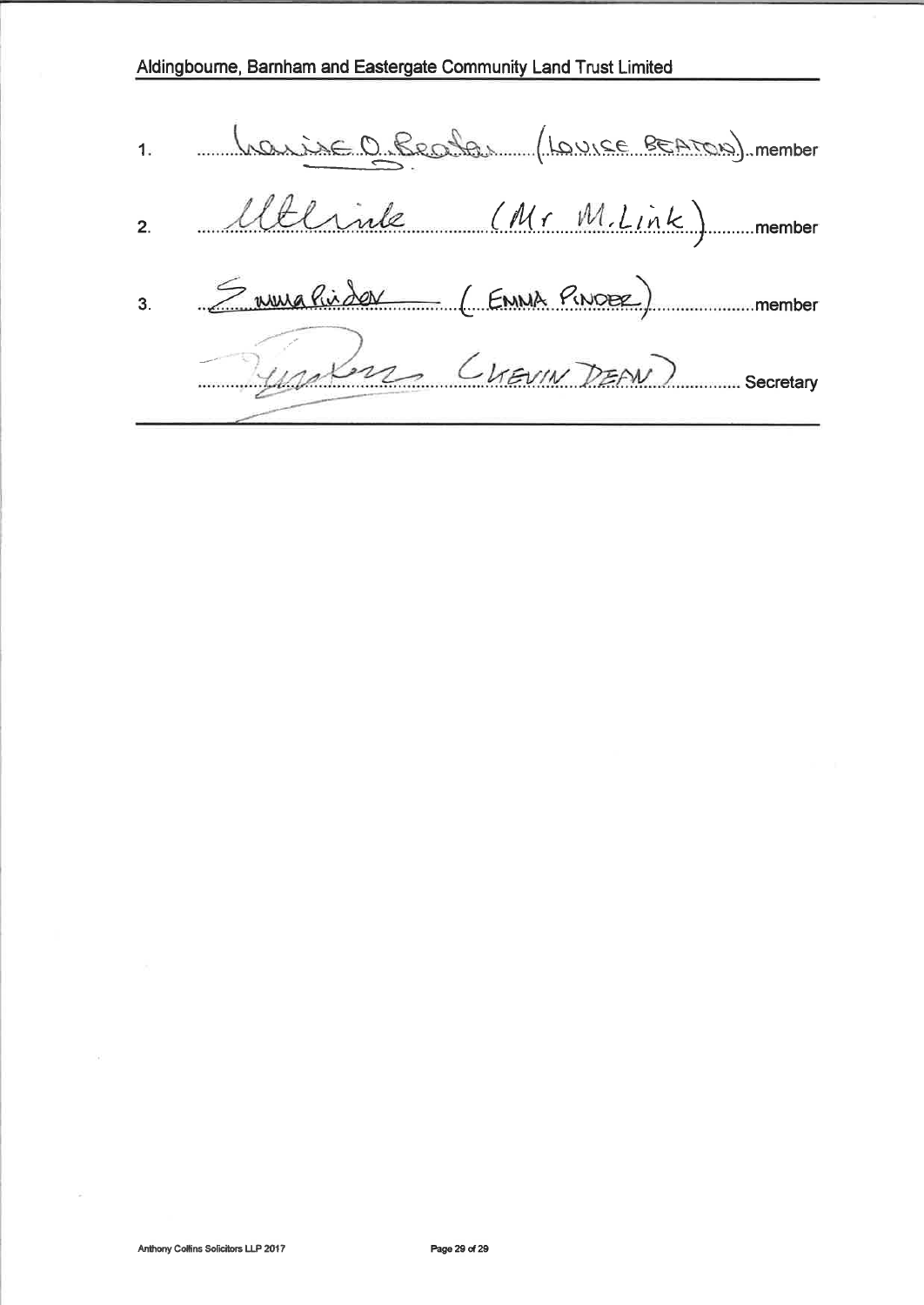# Details of Registration

#### I What are you applying to do?  $\Box$  Register a new cooperative society  $\boxtimes$  Register a new community benefit society  $\Box$  Convert a friendly society into a co-operative society or community benefit society Complete this form from question 3 Complete this form from question 3 Complete this form from question 2 Complete Appendix 2 Complete this form from question 3 Complete Appendix 3 □Completed XCompleted □Completed  $\Box$  Completed and Aftached  $\Box$  Completed □ Completed and Attached  $\Box$  Convert a registered company into a co-operative society or community benefit society

2 Details of the society that is currently registered under the Friendly Societies Act 1974

| Name of current<br>society<br>(if converting) |  |  |
|-----------------------------------------------|--|--|
| Register number of<br>society                 |  |  |

3 Contact details for communications about this application

| Name                 | Rosie McBride                        |
|----------------------|--------------------------------------|
| Position             | Administrator - National CLT Network |
| <b>Full Address</b>  | 7-14 Great Dover Street              |
| Contact Telephone    | 020 3096 7790                        |
| <b>Email Address</b> | rosie@communitylandtrusts.org.uk     |

4 Does the society have any timing factors that it would like us to consider?

lf the society wishes to be registered by a specific date, we will try to meet it. Please bear in mind we usually take 15 working days to examine each application.

#### 5 You must attach the following:

Two copies of the proposed society's rules (or one copy if submitted electronically), signed at the end by 3 members and by the society Secretary.

 $\boxtimes$  Attached

FCA  $\bullet$  Mutuals Registration of co-operative and community benefit societies (F)  $\bullet$  Release 2  $\bullet$  July 2014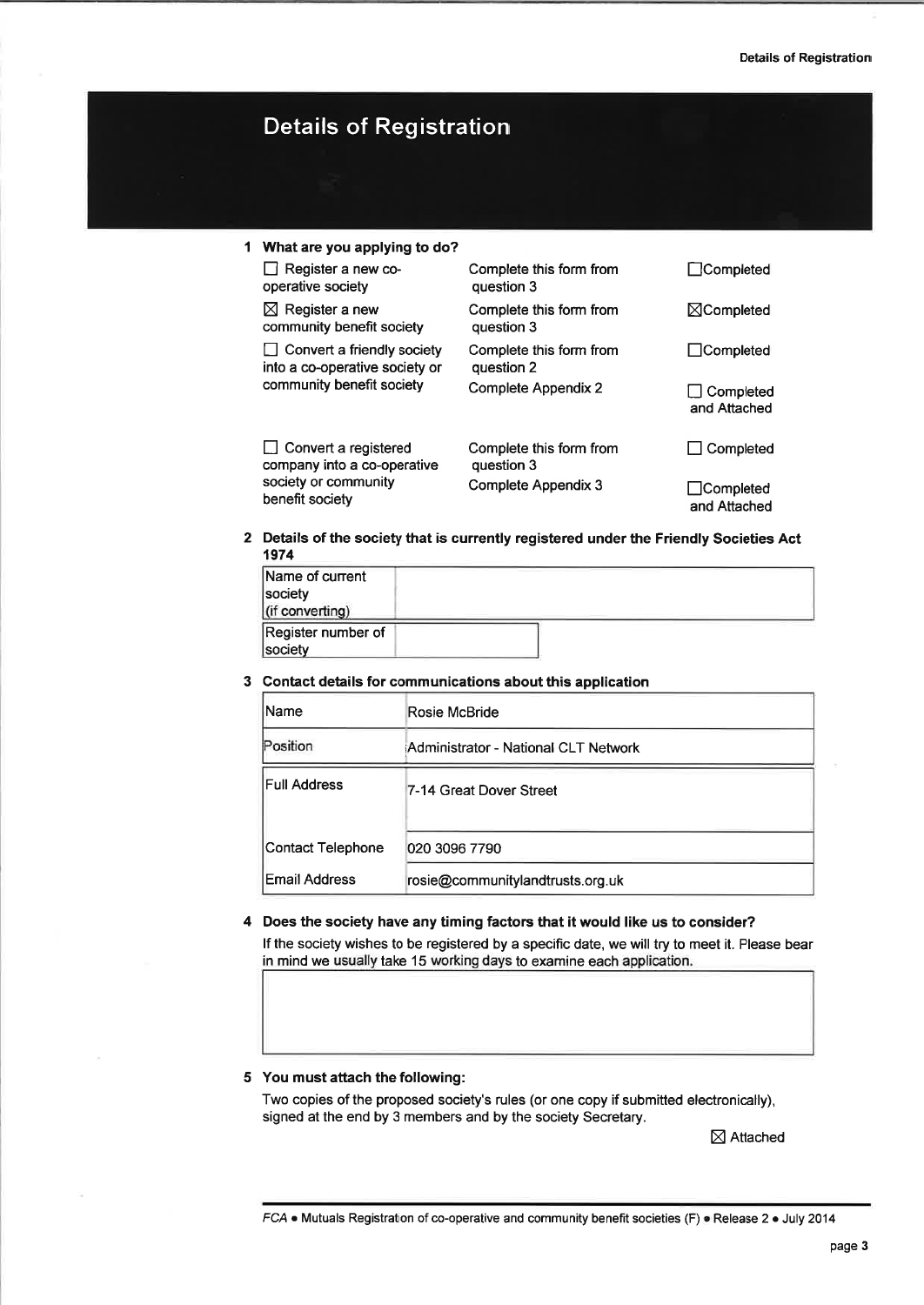#### 6 What is the full proposed name of the society?

Aldingboume, Barnham and Eastergate Community Land Trust Limited

#### 7 What business, industry or trade does the society intend to carry out?

The provision of housing for the benefit of the community together with such other activities which provide assets or services also for the benefit of the community as detailed in the objects in rule A2.

#### 8 How will the society fund is activities?

lf the society proposes to issue withdrawable share capital please state whether the society intends to pay interest on the share capital and, if so, how the society will determine the rate of interest to be offered.

The society will generate income through the sale/provision of housing and other activities in accordance with its objects. lt may also seek grants from public bodies, loan facilities from banks and withdrawable share capital. lf interest is offered on the share capital the society shall determine the rate of interest as set out in rule C42. The society will also fundraise, seek sponsorship and donations.

#### 9 What date does the society want to end its financial year on?

If you want a specific financial year end date please specify below. If left blank the society will be registered with a financial year ending on the last day of the month it was registered.



To register a co-operative society go to question <sup>10</sup>

To register a community benefit society go to question 15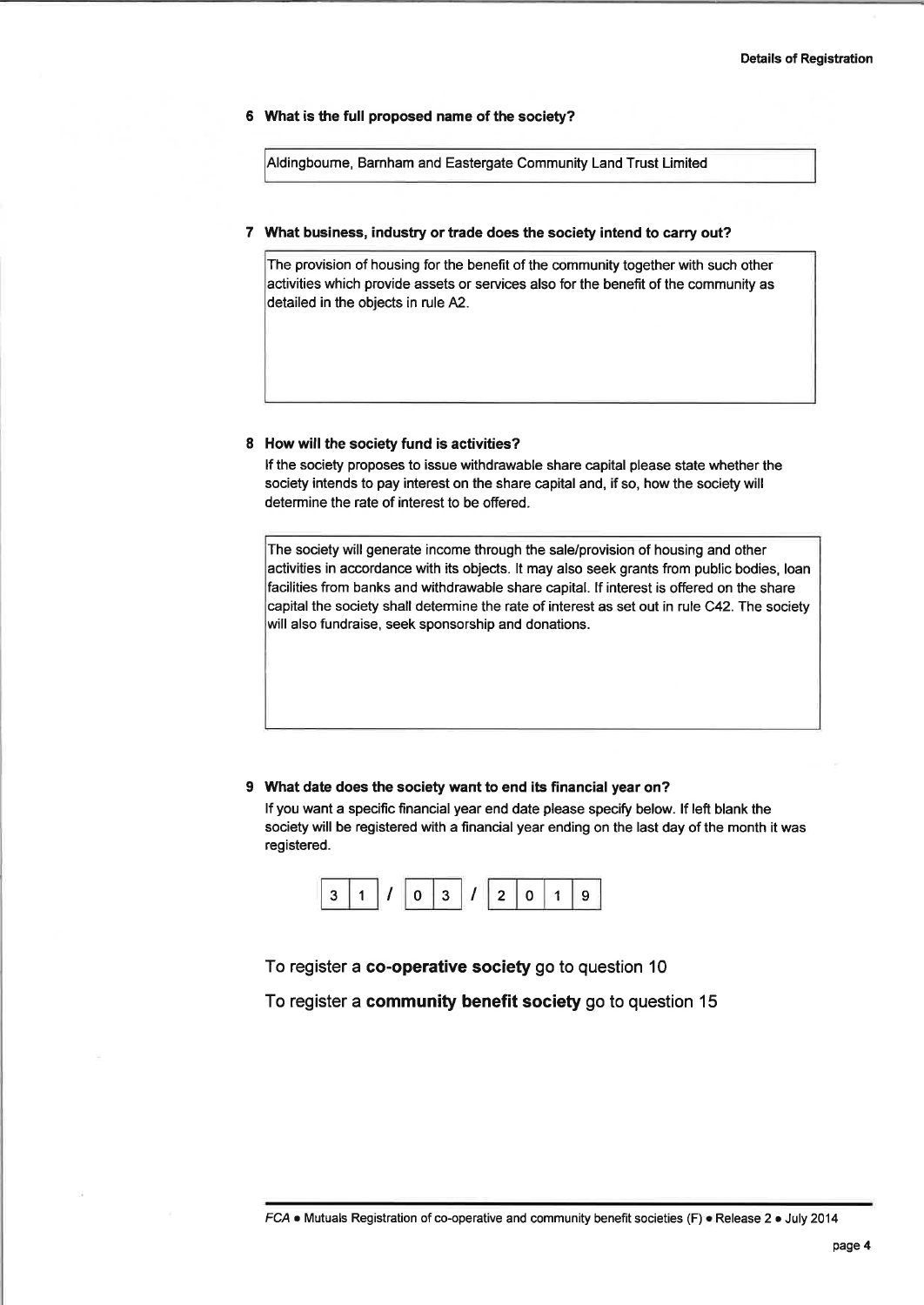#### Go-operative society

l0 How will members benefit from the business industry or trade of the society?

- 11 ls membership of the society required to obtain the benefits offered by it? □ Yes  $\Box$  No
- l2 ln what way will members participate in an ongoing basis in the society's primary business?

13 How will members democratically control the society?

14 How will the society use any surplus/profit?

lf the society intends to distribute the surplus/profit to members please explain how this is to be done.

#### Continue to question <sup>20</sup>

FCA . Mutuals Registration of co-operative and community benefit societies (F) . Release 2 . July 2014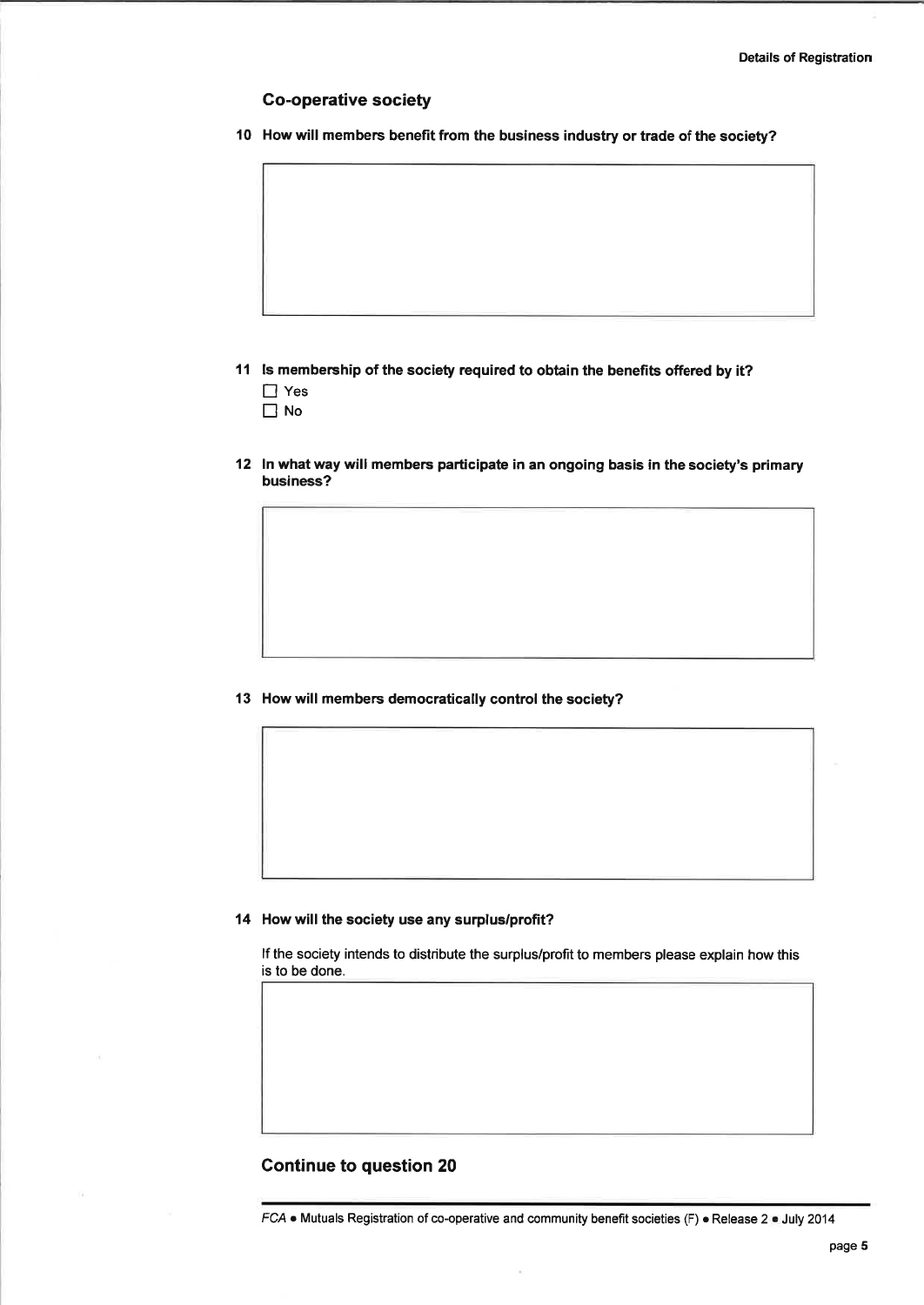#### **Community benefit society**

15 Who are the community the society intends to benefit?

All those living or working, or wishing to live or work, in the parishes of Aldingbourne, Barnham and Eastergate, West Sussex.

#### 16 How will the society benefit that community?

By providing affordable homes for local people and managing other assets important to people living and working in the community.

#### 17 How will the society use any surplus/profit?

It will be reinvested into further projects that are in line with the society's objects.

#### 18 Are the society's objects charitable?

 $\boxtimes$  No  $\blacktriangleright$  Continue to next question

□ Yes ▶ Complete Appendix 1 □ Completed and Attached

- 19 Does the society intend to have a statutory asset lock?
	- $\Box$  No
	- $\boxtimes$  Yes

Continue to question <sup>20</sup>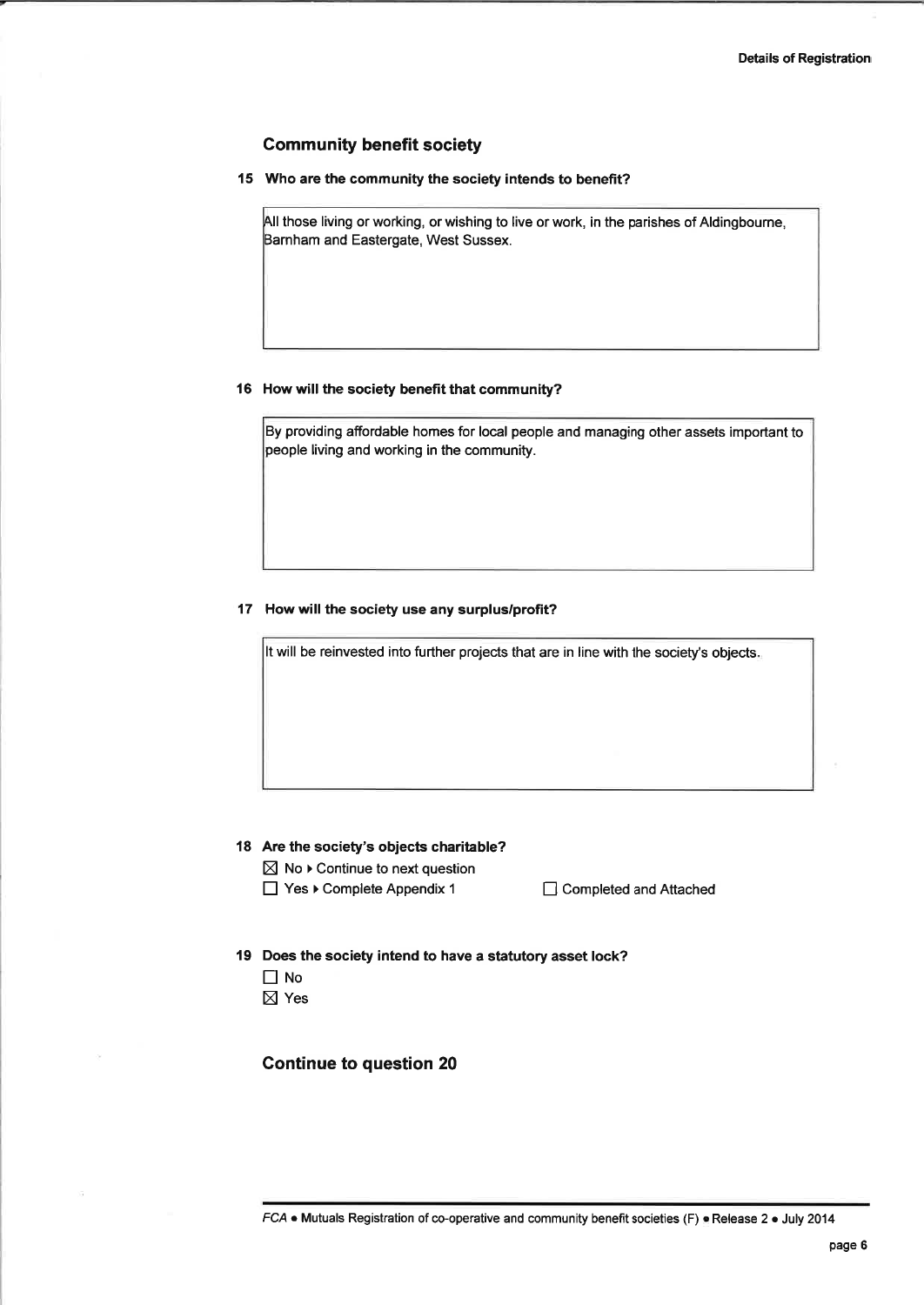#### 20 Please complete the table below

| <b>Matters to be provided for</b>                                                                                                                                                                                                                                                                                                                                       | <b>Rule</b><br>number(s)          |
|-------------------------------------------------------------------------------------------------------------------------------------------------------------------------------------------------------------------------------------------------------------------------------------------------------------------------------------------------------------------------|-----------------------------------|
| The society's name                                                                                                                                                                                                                                                                                                                                                      | A <sub>1</sub>                    |
| The objects of the society                                                                                                                                                                                                                                                                                                                                              | A2                                |
| The place of the society's registered office, to which all<br>communications and notices may be addressed                                                                                                                                                                                                                                                               | G <sub>1</sub>                    |
| The terms of admission of the members, including any society or<br>company investing funds in the society under the provision of the<br>2014 Act.                                                                                                                                                                                                                       | C12-C14                           |
| The method of holding meetings, the scale and right of voting, and<br>the method of making, altering or rescinding rules.                                                                                                                                                                                                                                               | C16-C37                           |
| The appointment and removal of a committee, (by the name of *the<br>Board ) and of managers or other officers, and their respective<br>powers and remuneration.                                                                                                                                                                                                         | B4-B6,<br>D1-D38                  |
| The maximum amount of interest in the shares of the society which<br>may be held by any member otherwise than by virtue of section<br>24(2) 2014 Act.                                                                                                                                                                                                                   | C42                               |
| Whether the society may contract loans or receive moneys on<br>deposit subject to the provisions of the 2014 Act from members or<br>others; and, if so, under what conditions, under what security, and<br>to what limits of amount.                                                                                                                                    | B2-B3,<br>F11-F14                 |
| Whether any or all shares are transferable, and provision for the<br>form of transfer and registration of the shares, and for the consent<br>of the committee to transfer or registration.<br>Whether any or all shares are withdrawable, and provision for the<br>method of withdrawal, and the payment of the balance due thereon<br>on withdrawing from the society. | $C2-C6$                           |
| Provision for the audit of accounts in accordance with Part 7 of the<br>2014 Act.                                                                                                                                                                                                                                                                                       | F1-F10                            |
| Whether members may withdraw from the society, and if so, how,<br>and provision for the claims of the representatives of deceased<br>members or the trustees of the property of bankrupt members (or,<br>in Scotland, members whose estate has been sequestrated) and<br>for the payment of nominees.                                                                   | $C15-$<br>C16,<br>C46,<br>C52-C58 |
| The way in which the society's profits are to be applied.                                                                                                                                                                                                                                                                                                               | $A3-A4$                           |
| If the society is to have a common seal, provision for its custody<br>and use.                                                                                                                                                                                                                                                                                          | G <sub>5</sub>                    |
| Whether any part of the society's funds may be invested, and if so<br>by what authority and in what way.                                                                                                                                                                                                                                                                | F14                               |

\*please add the name of the Committee of Management - e.g. 'The Board'

## Gontinue to 21

FCA • Mutuals Registration of co-operative and community benefit societies (F) • Release 2 · July 2014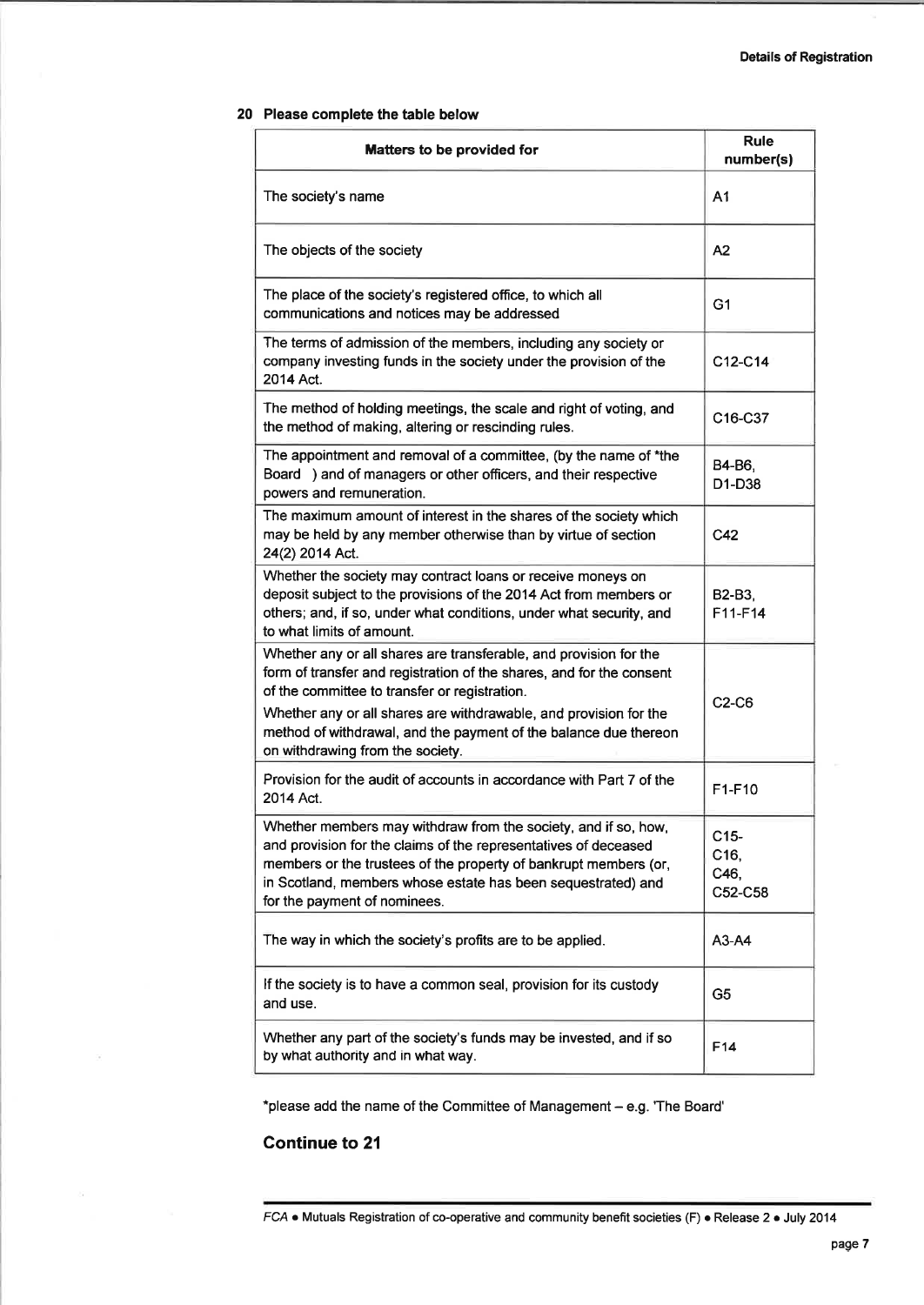21 Please provide details of any close links which the society or any member of its committee has, or intends to have, with any society, company or authority The following are regarded as evidence of a close link with another society, company or other entity:

- . any material contract or arrangement which it is anticipated that the society will enter into in order to undertake its business; and
- any other directorships or senior positions held by members of the committee.

lf there are no close links to report write 'None' in the box below. Do not just leave the box blank.

| None                                                                               |  |  |  |
|------------------------------------------------------------------------------------|--|--|--|
|                                                                                    |  |  |  |
|                                                                                    |  |  |  |
|                                                                                    |  |  |  |
|                                                                                    |  |  |  |
|                                                                                    |  |  |  |
|                                                                                    |  |  |  |
| Please use separate sheets of paper if you need more space and indicated below how |  |  |  |
| many separate sheets you have used:                                                |  |  |  |
|                                                                                    |  |  |  |

22 Are any members of the society's committee disqualified as directors under the Gompany Director Disqualification Act 1986?

- $\boxtimes$  No □ Yes
- 
- 23 Does the society intend to carry out any regulated activity? By 'regulated' we refer to activities regulated by the Financial Services and Markets Act
	- 2000.
	- $\boxtimes$  No □ Yes
	-

#### Have you used model rules provided by a sponsoring body? 24

 $\Box$  No  $\triangleright$  Continue to question 25

 $\boxtimes$  Yes  $\blacktriangleright$  The sponsoring body must complete the boxes below.

| Name of the model<br>being used           | National CLT Network Model Rules 2017 |
|-------------------------------------------|---------------------------------------|
| Name of sponsoring<br>body                | National CLT Network                  |
| Signature on behalf of<br>sponsoring body | Tride                                 |
| Date                                      | 22.01.19                              |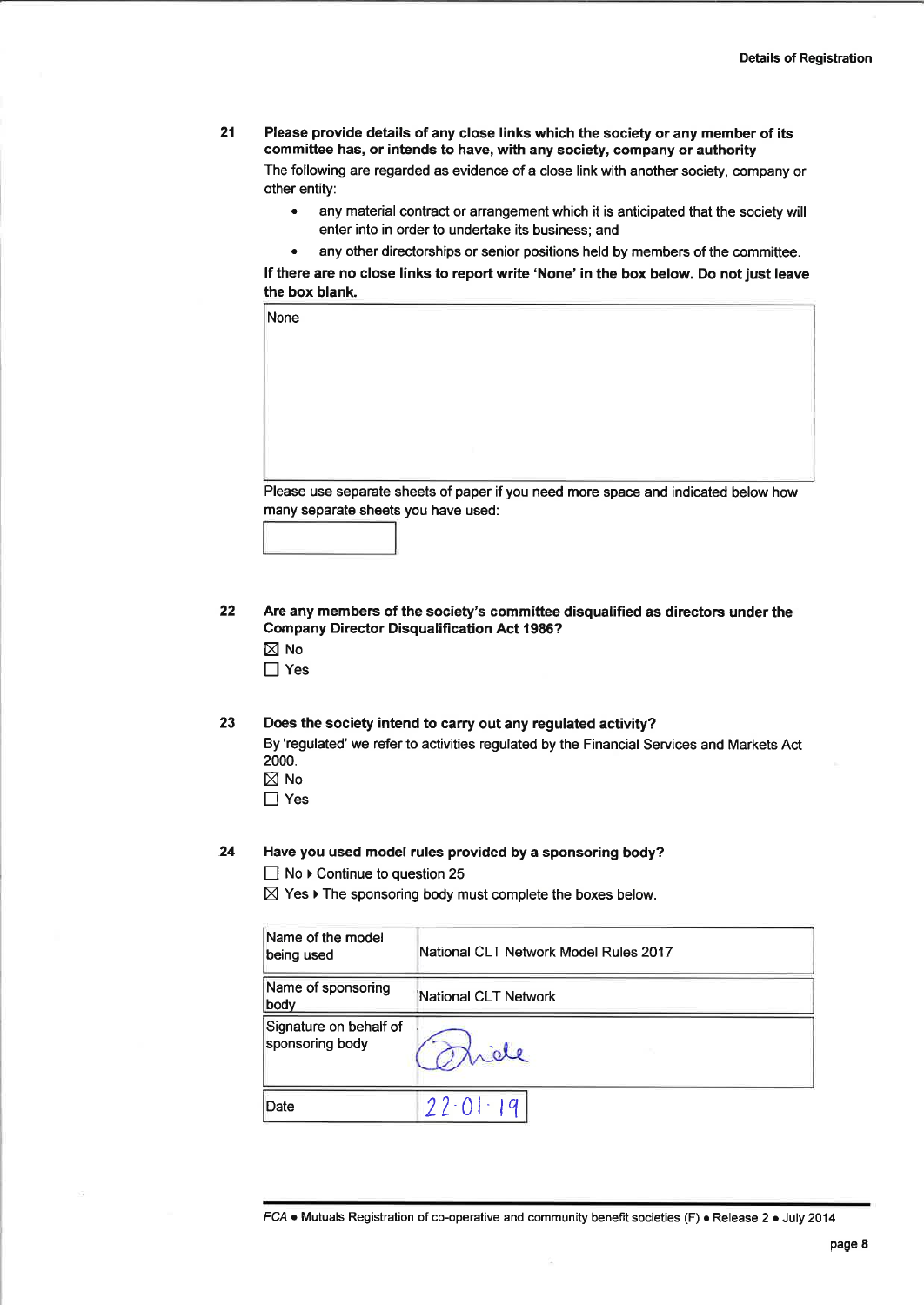#### Registration fee

- 25 Please tick the relevant box below to confirm the fee submitted with your application
	- $\boxtimes$  £40  $\rightarrow$  The society is using model rules with no changes
	- $\Box$  £120  $\rightarrow$  The society is using model rules with 1-6 changes
	- $□$  £350  $□$  The society is using model rules with 7-10 changes
	- $\Box$  £950  $\rightarrow$  The society is using model rules with 11 or more changes
	- $\Box$  £950  $\rightarrow$  The society is not using model rules

 $\Box$  No fee  $\blacktriangleright$  This only applies to a friendly society converting to a co-operative or community benefit society.

You must pay the registration fee by cheque. lt is not refundable (even if the society decides to withdraw its application).

#### How to pay

- a. Make the cheque payable to the Financial Conduct Authority. We cannot accept post-dated cheques.
- b. Write the name of the society on the back of the cheque.
- c. Send the cheque with the application form.

#### Gontinue to 26